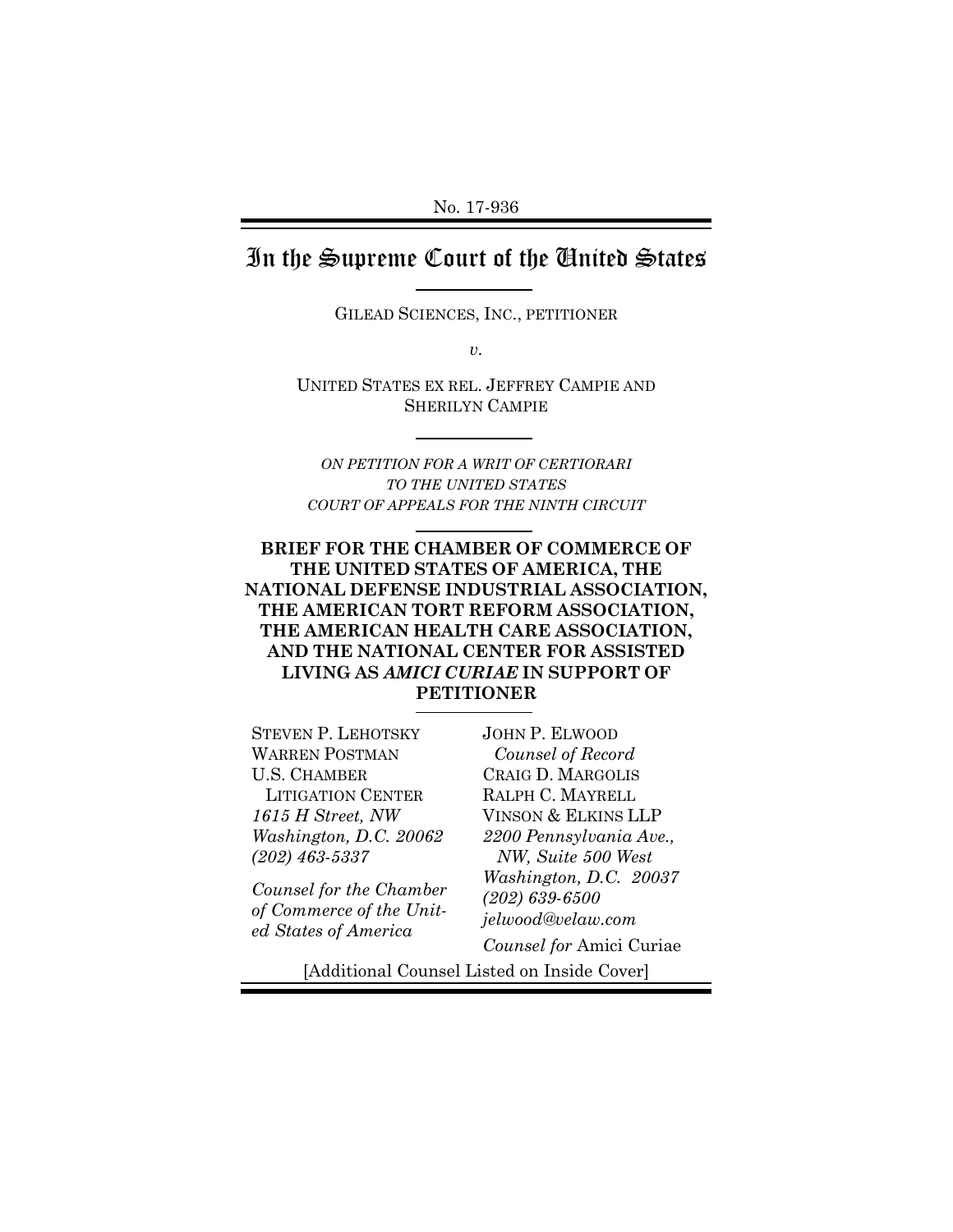H. SHERMAN JOYCE LAUREN S. JARRELL AMERICAN TORT REFORM **ASSOCIATION** *1101 Connecticut Avenue, N.W., Suite 400 Washington, D.C. 20036 (202) 682-1163* 

*Counsel for the American Tort Reform Association*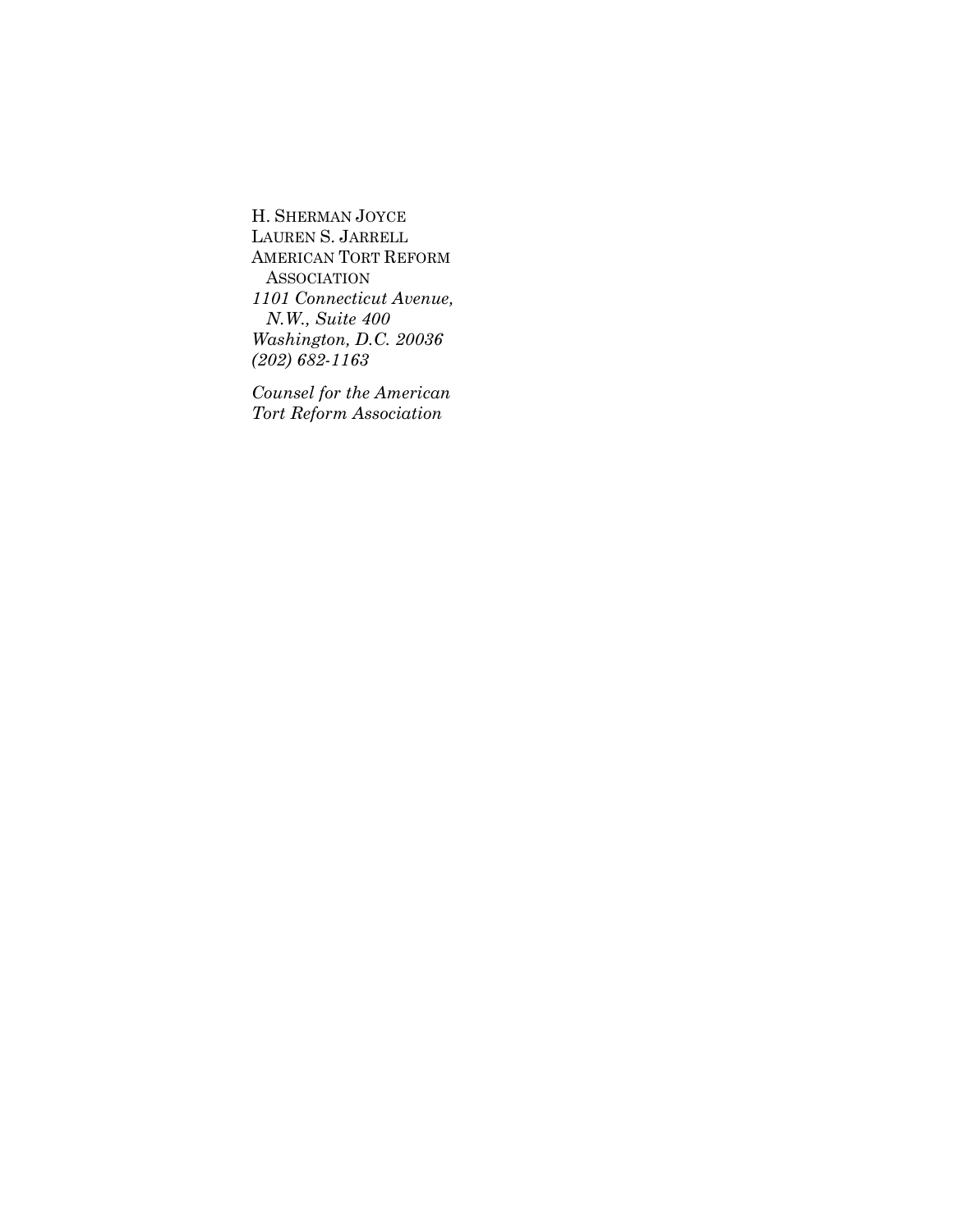## **TABLE OF CONTENTS**

|--|

| I. The Ninth Circuit's Decision Creates a  |
|--------------------------------------------|
| Serious Risk That Immaterial Claims Will   |
|                                            |
| II. Litigating Immaterial FCA Claims Past  |
| the Pleadings Stage Imposes High Costs     |
|                                            |
| III. The Ninth Circuit's Watered Down      |
| Materiality Standard Will Be Costly and    |
| Disruptive to Agencies and Taxpayers<br>15 |
|                                            |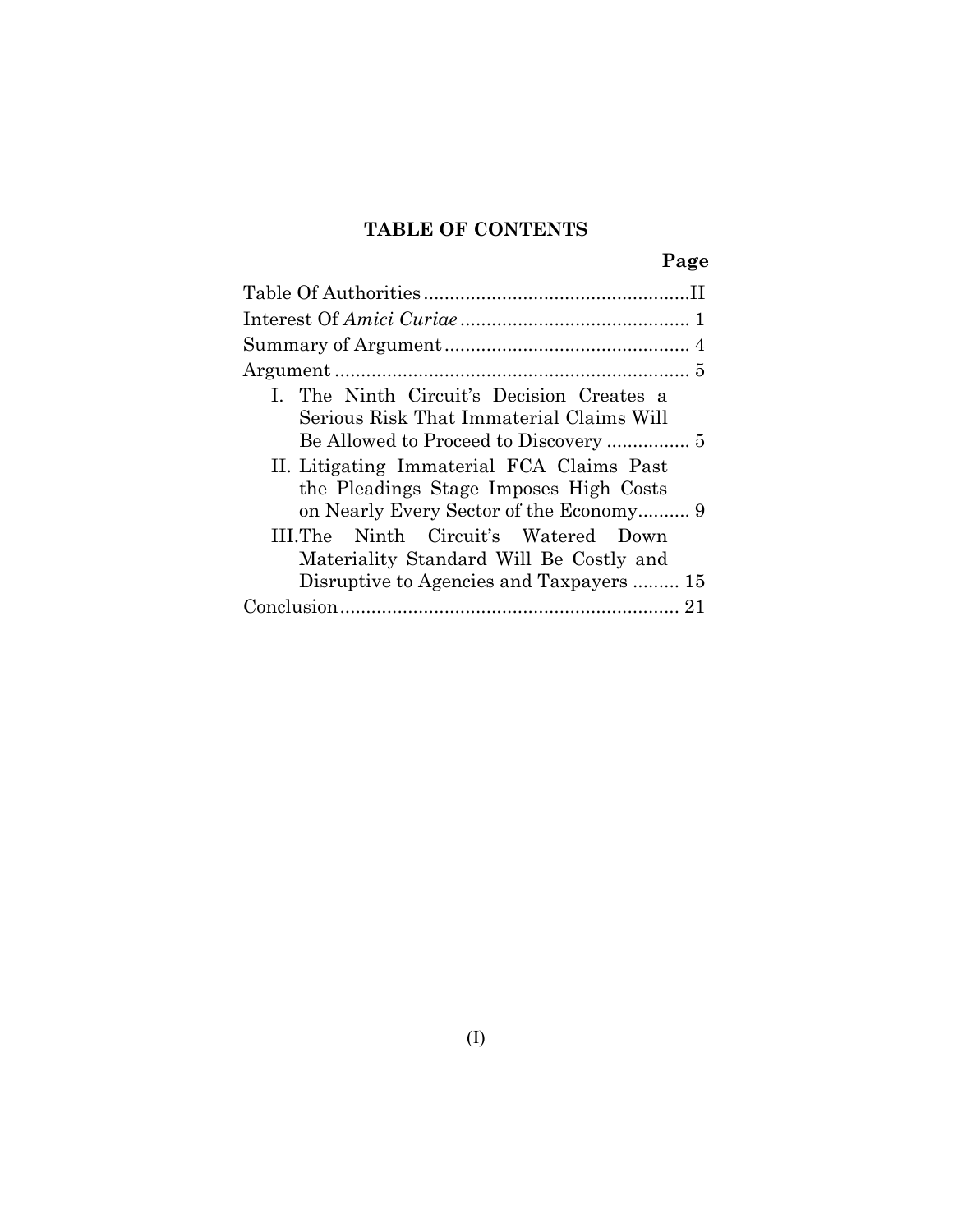## **TABLE OF AUTHORITIES**

**Cases: Page(s)**

| A1 Procurement, LLC v. Thermcor, Inc.,                                                                                |
|-----------------------------------------------------------------------------------------------------------------------|
| No. 15-cv-15, 2017 WL 2881350                                                                                         |
| Abbott v. BP Expl. & Prod., Inc.,<br>851 F.3d 384 (5th Cir. 2017)  11                                                 |
| Grand Union Co. v. United States,                                                                                     |
| Heckler v. Chaney,                                                                                                    |
| In re Kellogg Brown & Root, Inc.,                                                                                     |
| Mikes v. Straus,                                                                                                      |
| Order U.S. ex rel. Ruckh v. Salus<br><i>Rehab. LLC, No. 8:11-cv-1303</i><br>(M.D. Fla. Jan. 11, 2018) [Dkt. 468] 8, 9 |
| Smith v. Duffey,<br>576 F.3d 336 (7th Cir. 2009)  15                                                                  |
| U.S. ex rel. Anti-Discrimination Ctr. of Metro<br>$N.Y.,$ Inc. v. Westchester Cty.,                                   |
| U.S. ex rel. Bias v. Tangipahoa Parish Sch. Bd.,<br>86 F. Supp. 3d 535 (E.D. La. 2015) 10                             |
| U.S. ex rel. Conner v. Salina Reg'l Health<br>Ctr., Inc., 543 F.3d 1211 (10th Cir. 2008) 18                           |
| U.S. ex rel. Howard v. Lockheed Martin Corp.,<br>14 F. Supp. 3d 982 (S.D. Ohio 2014) 18                               |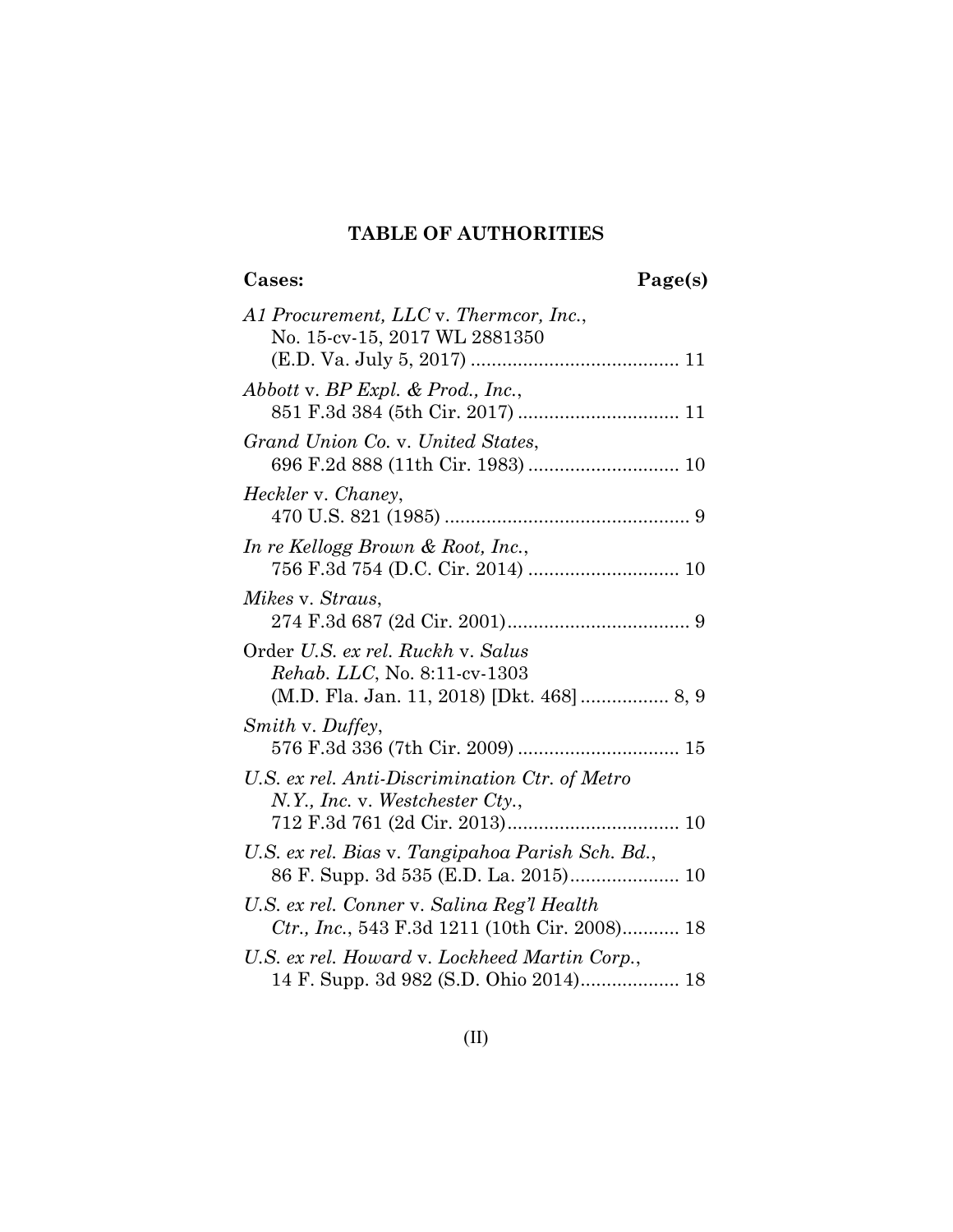# **Cases—Continued: Page(s)**

| U.S. ex rel. Koch v. Koch Indus., Inc.,<br>57 F. Supp. 2d 1122 (N.D. Okla. 1999) 10              |
|--------------------------------------------------------------------------------------------------|
| U.S. ex rel. Landis v. Tailwind Sports Corp.,                                                    |
| U.S. ex rel. Lemmon v. Envirocare of Utah, Inc.,                                                 |
| U.S. ex rel. McBride v. Halliburton Co.,                                                         |
| U.S. ex rel. McLain v. Fluor Enters., Inc.,                                                      |
| U.S. ex rel. McLain v. Fluor Enters., Inc.,<br>681 Fed. Appx. 355 (5th Cir. 2017) 12             |
| U.S. ex rel. Oliver v. Philip Morris USA, Inc.,                                                  |
| U.S. ex rel. Pritzker v. Sodexho, Inc.,<br>364 Fed. Appx. 787 (3d Cir. 2010)  10                 |
| U.S. ex rel. Purcell v. MWI Corp.,                                                               |
| U.S. ex rel. Rostholder v. California,                                                           |
| U.S. ex rel. Shemesh v. CA, Inc.,<br>89 F. Supp. 3d 36 (D.D.C. 2015)  10                         |
| U.S. ex rel. Siewick v. Jamieson Sci. &<br><i>Eng'g, Inc., 214 F.3d 1372 (D.C. Cir. 2000)</i> 18 |
| U.S. ex rel. Steury v. Cardinal Health, Inc.,                                                    |
| United States v. Americus Mortg. Corp.,<br>No. 12-cv-02676, 2014 WL 4273884                      |
|                                                                                                  |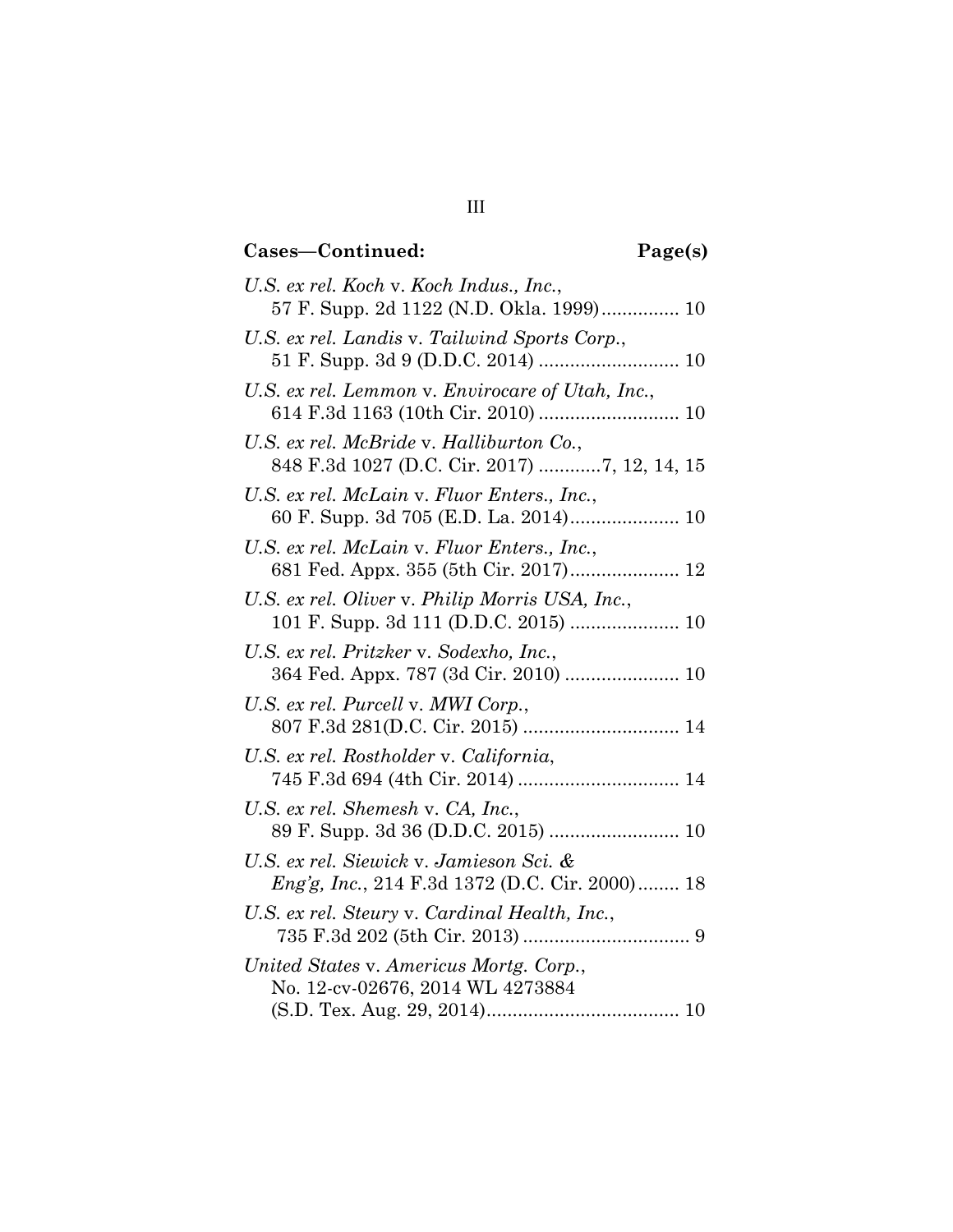# **Cases—Continued: Page(s)**

| United States v. BAE Sys. Tactical Vehicle      |
|-------------------------------------------------|
| Sys., LP, No. 15-cv-12225, 2017 WL 1457493      |
| United States v. Data Translation, Inc.,        |
|                                                 |
| United States v. Sanford-Brown, Ltd.,           |
| United States v. Sci. Applications Int'l Corp., |
| United States v. United Techs. Corp.,           |
| Universal Health Servs., Inc. v. U.S. ex rel.   |

## **Statutes:**

# **Regulations:**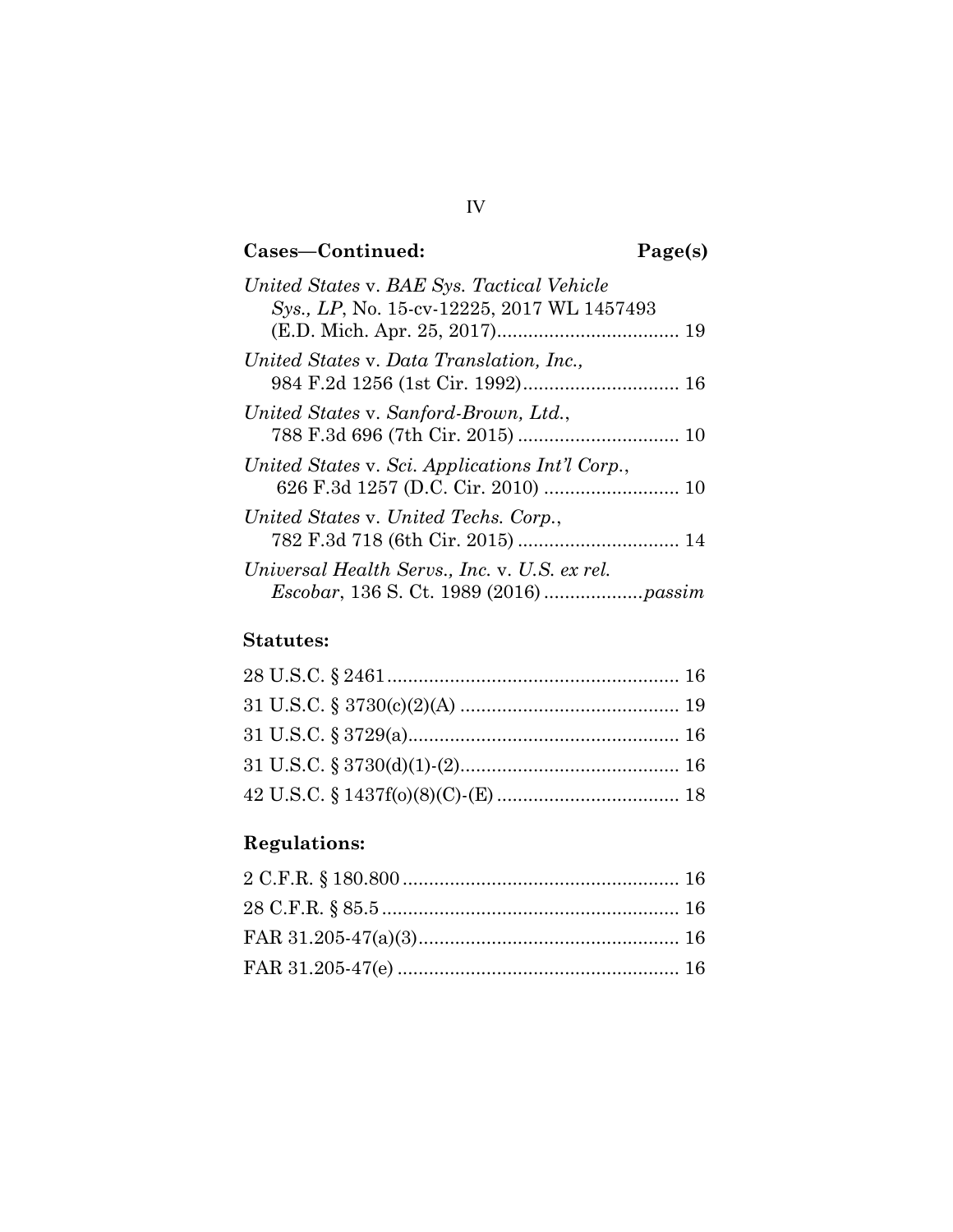# **Other Authorities: Page(s)**

| Anne K. Walsh, <i>Ninth Circuit Revives False</i>                                       |
|-----------------------------------------------------------------------------------------|
| Claims Act Case Applying Escobar                                                        |
| <i>Materiality Standard</i> , Hyman, Phelps &                                           |
| McNamara: FDA Law Blog (July 17, 2017),                                                 |
|                                                                                         |
| Conor Duffy, Ninth Circuit Relies on Escobar to<br>Revive False Claims Act Suit Against |
| <i>Pharmaceutical Manufacturer</i> , Robinson &                                         |
| Cole LLP (July 21, 2017),                                                               |
|                                                                                         |
|                                                                                         |
| Constitutionality of the Qui Tam Provisions of                                          |
| the False Claims Act,                                                                   |
|                                                                                         |
| David Freeman Engstrom, Public Regulation of                                            |
| Private Enforcement: Empirical Analysis of                                              |
| DOJ Oversight of Qui Tam Litigation Under                                               |
| the False Claims Act,                                                                   |
|                                                                                         |
| David Hogberg, The Next Exodus: Primary-Care                                            |
| <i>Physicians and Medicare, Nat'l Ctr. for Pub.</i>                                     |
| Policy Res. (Aug. 2012), http://goo.gl/ZseD58 17                                        |
|                                                                                         |
| David O'Brien et al., 9th Circ. Decision Could Be                                       |
| a Bitter Pill for Pharma Cos., Law360 (Aug. 8,                                          |
|                                                                                         |
| DOJ FOIA Data Spreadsheet,                                                              |
|                                                                                         |
| Eric J. Buescher, Ninth Circuit Overturns                                               |
| Dismissal of False Claims Case Against                                                  |
| Gilead, Clarifies Types of Falsity That Give                                            |
| Rise to Liability, Cotchett Pitre & McCarthy                                            |
| Blog (July 17, 2017), https://goo.gl/NNDCmj  6                                          |

## V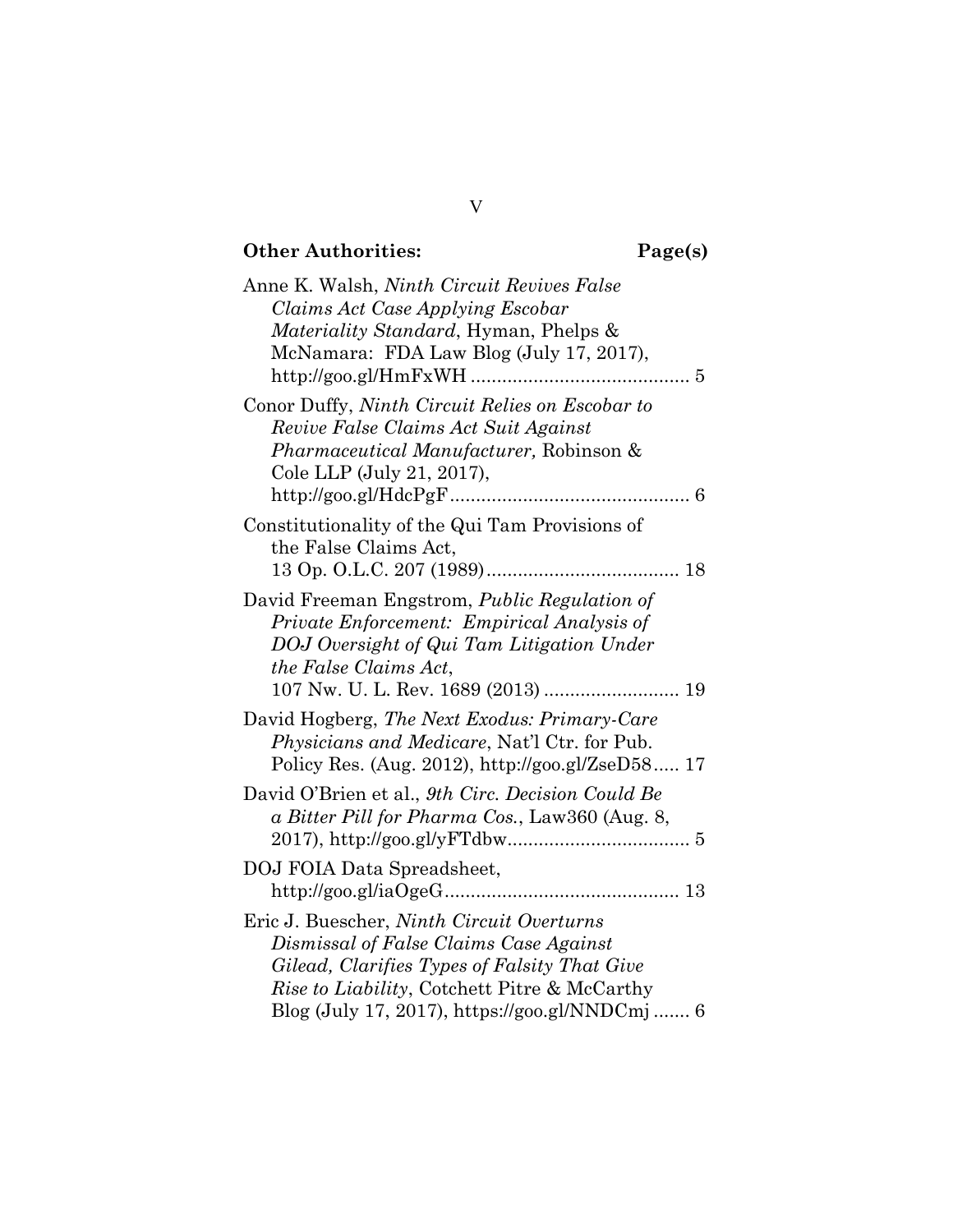| <b>Other Authorities-Continued:</b>                                                                                                                                             | Page(s) |
|---------------------------------------------------------------------------------------------------------------------------------------------------------------------------------|---------|
| John T. Bentivoglio et al., False Claims Act<br><i>Investigations: Time for a New Approach?</i> ,                                                                               |         |
| Laurence Freedman & Jordan Cohen, 2017<br><b>Health Care En-forcement Review: Materiality</b><br>Under FCA, Law360 (Jan. 18, 2018),                                             |         |
| Memo. from Michael Granston, Dir. Commercial<br>Litig. to Commercial Litig. Br., Fraud Sec.<br>(Jan. 10, 2018), http://goo.gl/rjeGk7 9, 17, 19, 20                              |         |
| Michael A. Baudinet & Jeremy S. Byrum, Ninth<br>Circuit Ruling Weakens Materiality Standard<br>Under the FCA, McGuireWoods Blog (July 28,                                       |         |
| Michael Macagnone, <i>DOD Buying Group Pushes</i><br>House Panel for Rules Reform,<br>Law360 (May 17, 2017), http://goo.gl/TaqwDO 17                                            |         |
| Michael Rich, <i>Prosecutorial Indiscretion</i> :<br>Encouraging the Department of Justice to<br>Rein in Out-of-Control Qui Tam Litigation<br>Under the Civil False Claims Act, |         |
| Ralph C. Nash & John Cibinic, Suspension of<br>Contractors: The Nuclear Sanction,<br>Nash & Cibinic Rep. 1 24 (Mar. 1989) 16                                                    |         |
| Reply Mem. in Supp. of Defs.' Bill of Costs, U.S.<br>ex rel. McBride v. Halliburton Co.,<br>No. 05-cv-828 (D.D.C. Nov. 13, 2015)                                                |         |

# VI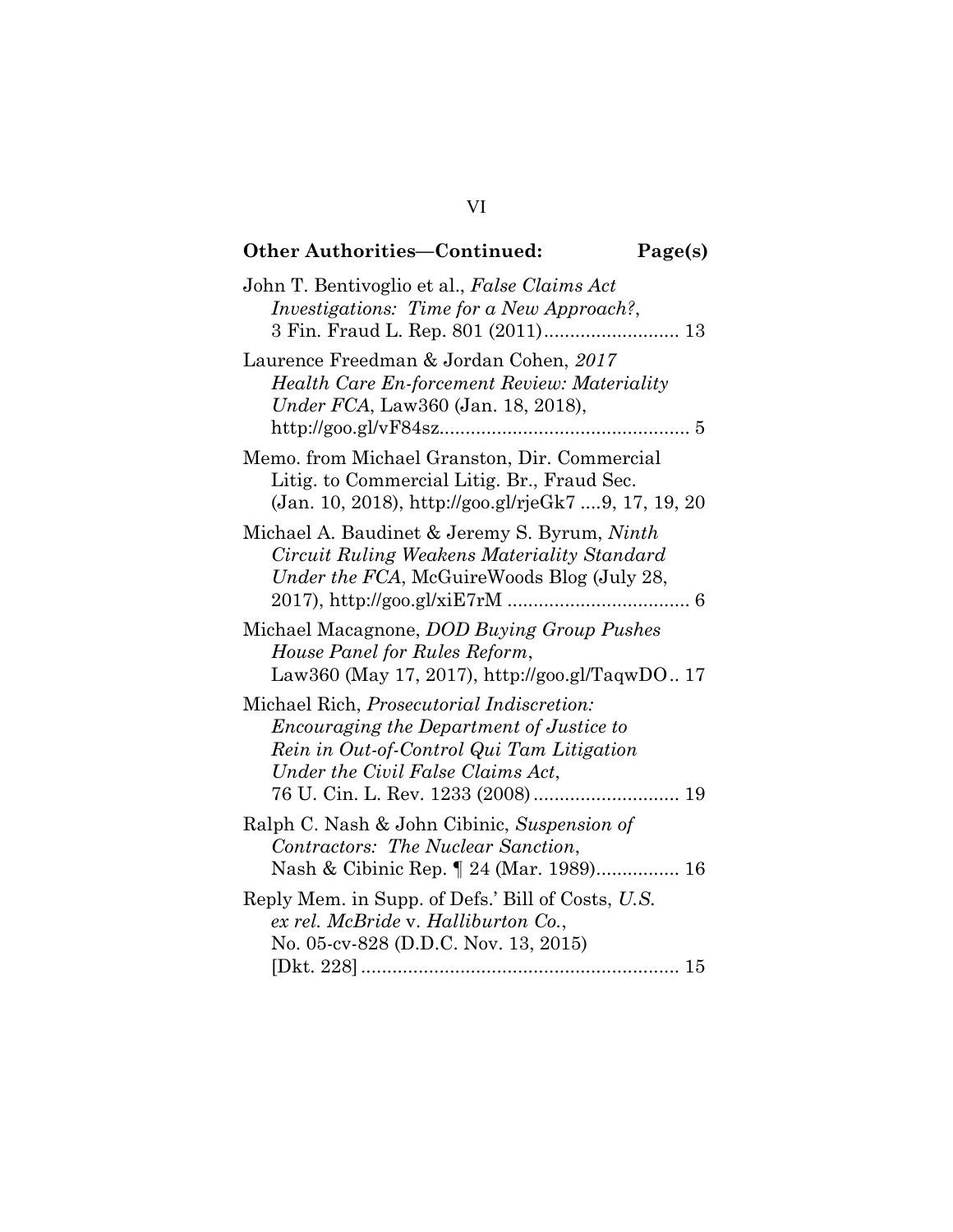## **Other Authorities—Continued: Page(s)** Samuel M. Shapiro, *Ninth Circuit Holds That FDA Violations Can Lead to FCA Liability,* Arnall Golden Gregory LLP (Aug. 2017), http://goo.gl/G12ZR3 .............................................. 6 Sean J. Hartigan et al., *Ninth Circuit Issues Expansive Reading of Escobar,* Smith Pachter McWhorterPLC (July 14, 2017), http://goo.gl/f6VRwc .............................................. 5 Todd J. Canni, *Who's Making False Claims, The*  Qui Tam *Plaintiff or the Government Contractor? A Proposal to Amend the FCA to Require that All* Qui Tam *Plaintiffs Possess Direct Knowledge*, 37 Pub. Cont. L.J. 1 (2007) ... 13

### VII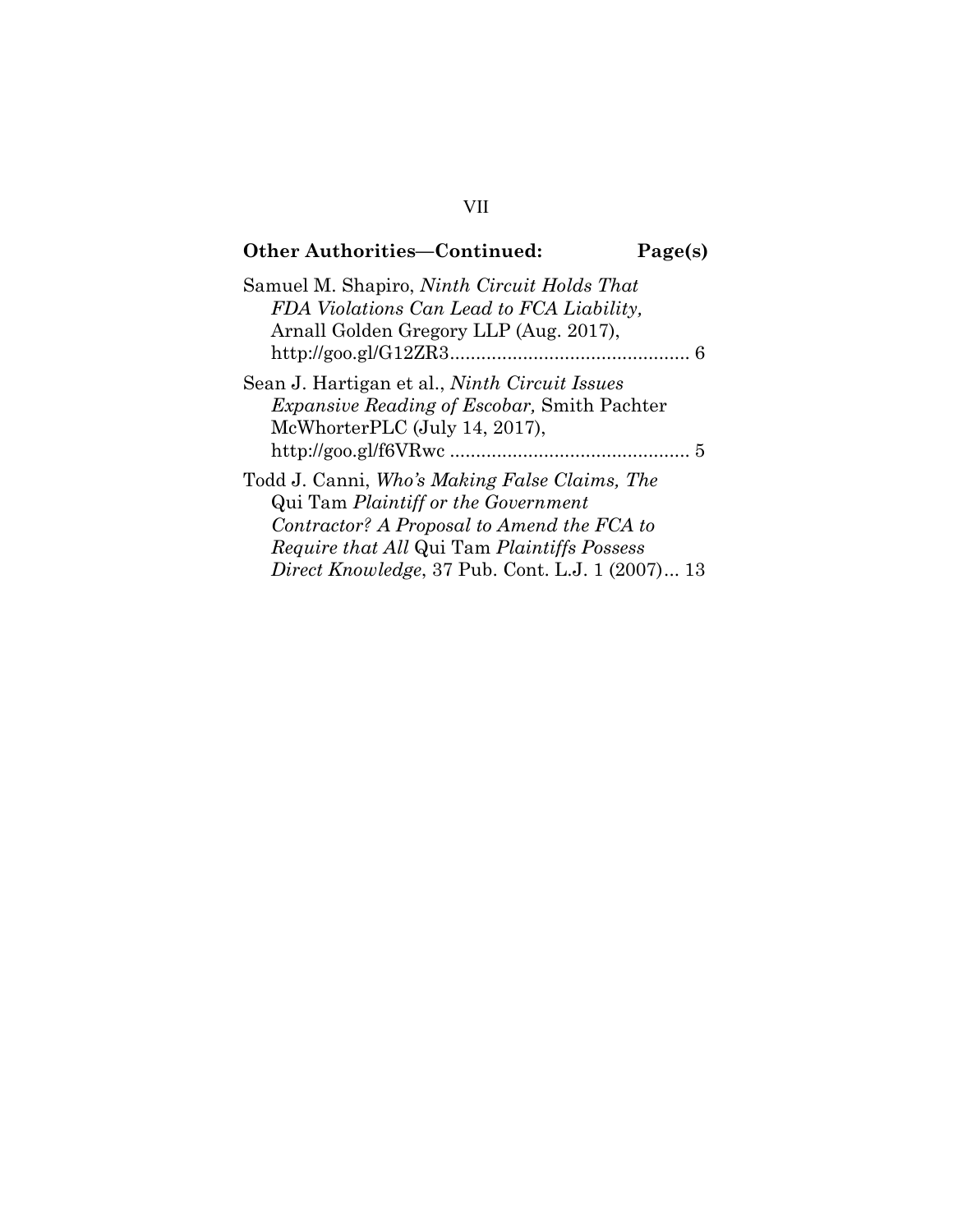### **INTEREST OF** *AMICI CURIAE*<sup>1</sup>

The Chamber of Commerce of the United States of America (the "Chamber") is the world's largest business federation. It represents 300,000 direct members and indirectly represents the interests of more than three million companies and professional organizations of every size, in every industry, from every region of the country. An important function of the Chamber is to represent the interests of its members in matters before Congress, the Executive Branch, and the courts. The Chamber regularly files *amicus curiae* briefs in cases raising issues of concern to the nation's business community, including cases involving the False Claims Act ("FCA").

The National Defense Industrial Association ("NDIA"), a non-profit, non-partisan organization, has a membership of more than 1,650 companies and nearly 90,000 individuals spanning the entire spectrum of the defense industry. NDIA's corporate members include some of the Nation's largest defense contractors, among them companies that provide the U.S. military and other federal departments and agencies with a multitude of professional, logistical, and technological services, both domestically and in overseas combat zones and other dangerous locations. Individuals who are NDIA members come from the government, the military services, small businesses,

<sup>&</sup>lt;sup>1</sup> No counsel for a party authored this brief in whole or part, and no counsel or party made a monetary contribution to fund the preparation or submission of this brief. No person other than the *amici curiae*, their members, and their counsel made any monetary contribution to its preparation and submission. The parties were given timely notice and have consented to this filing.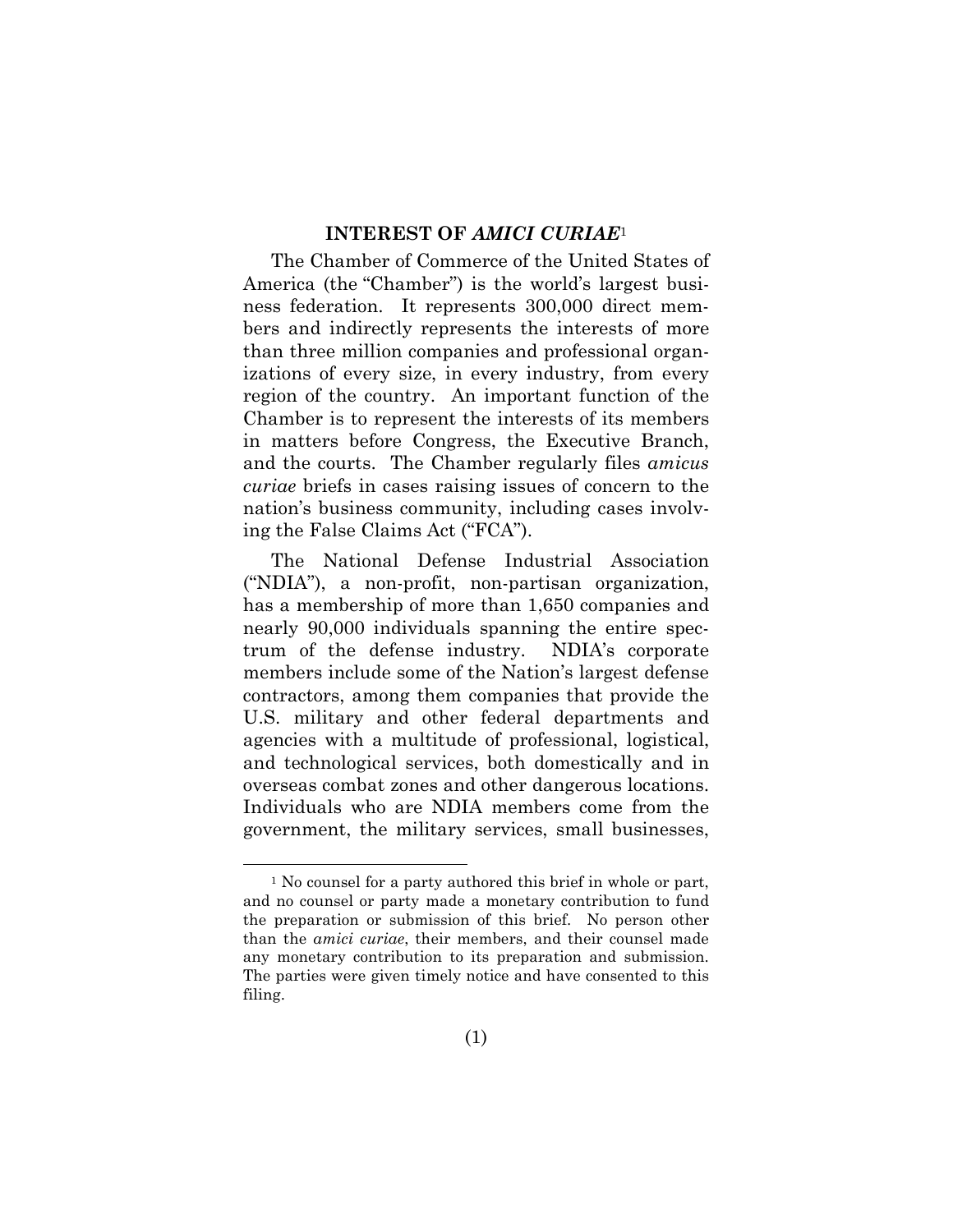corporations, prime contractors, academia, and the international community.

The American Tort Reform Association ("ATRA") is a broad-based coalition of businesses, corporations, municipalities, associations, and professional firms that have pooled their resources to promote reform of the civil justice system with the goal of ensuring fairness, balance, and predictability in civil litigation. For over two decades, ATRA has filed *amicus curiae* briefs in cases before state and federal courts that have addressed important liability issues.

The American Health Care Association and the National Center for Assisted Living ("AHCA/NCAL") are the Nation's leading long-term care organizations. They serve as the national representative of more than 13,000 non-profit and proprietary facilities dedicated to improving the delivery of professional and compassionate care to more than 1.5 million frail, elderly, and disabled Americans who live in skilled nursing facilities, assisted living residences, subacute centers, and homes for persons with mental retardation and developmental disabilities. One way in which AHCA/NCAL promote the interests of their members is by participating as *amici curiae* in cases with important and far-ranging consequences for their members—including cases before this Court raising important questions under the FCA.

*Amici* have a strong interest in ensuring that courts rigorously police the boundaries of FCA liability at the pleadings stage. FCA litigation affects businesses from all sectors of the American economy. *Amici*'s members, many of which are subject to complex regulatory schemes, have successfully defended scores of FCA cases in courts nationwide arising out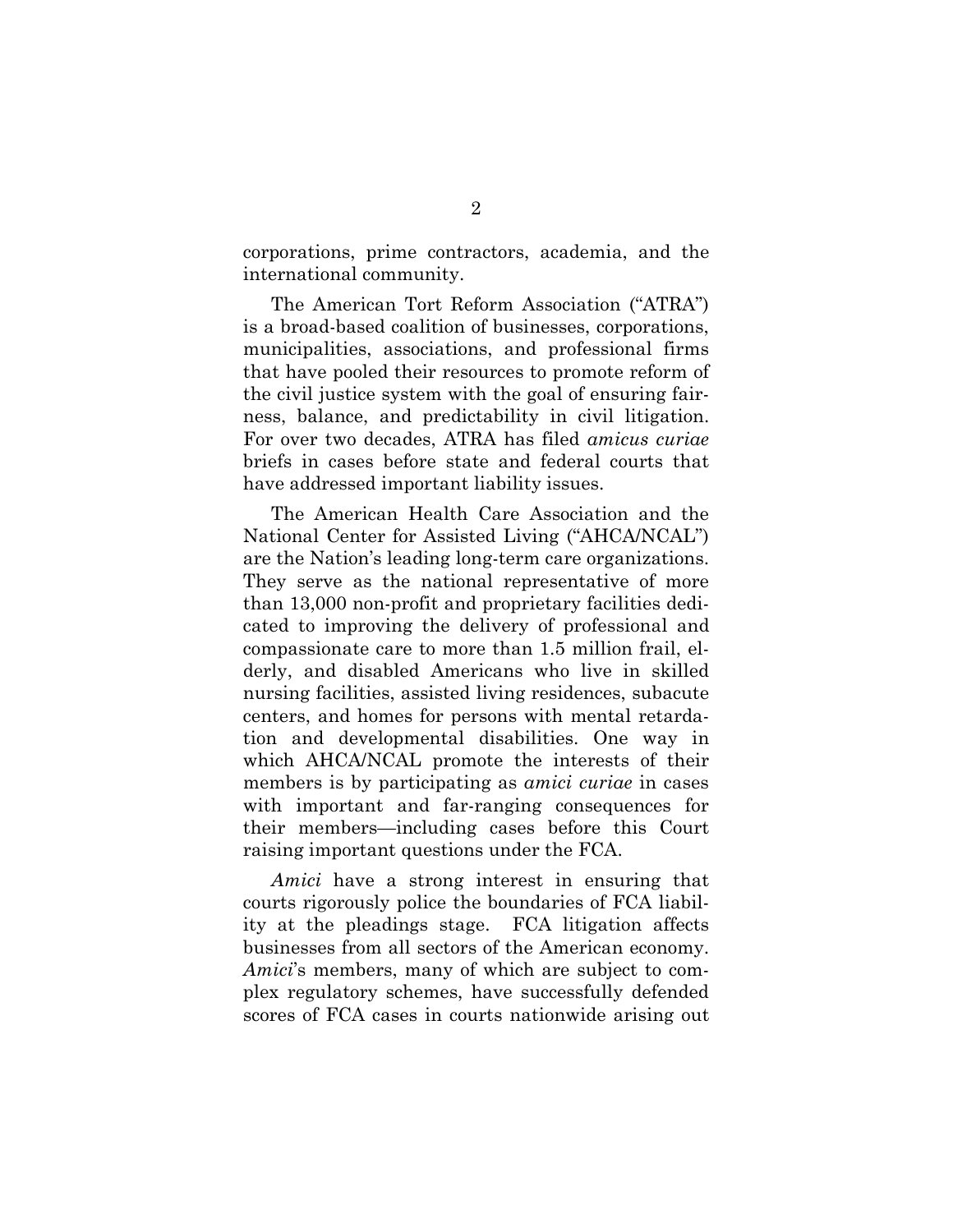of government contracts, grants, and program participation, but often have succeeded only after years of costly litigation and discovery. The potential liabilities and litigation costs have only increased as relators invoke ever more esoteric and complex "implied false certification" theories that attempt to transform minor deviations from obscure contractual terms or regulations into potentially devastating treble damages claims. When courts allow such weak but complex cases to continue past the pleadings stage, as the Ninth Circuit did here, Pet. App. 27a-32a, they often collapse at summary judgment after years of costly discovery.

This Court in *Universal Health Services, Inc.* v. *United States ex rel. Escobar* recognized that the FCA's materiality and scienter requirements should be "demanding" to provide a critical check on the potentially boundless implied certification theory (and on the FCA in general) to guard against "open-ended liability." 136 S. Ct. 1989, 2002, 2003 (2016). As this Court recognized, "rigorous" enforcement of the materiality standard at the pleadings stage is essential to prevent the harms of disruptive, costly, and prolonged litigation, see *id.* at 2004 n.6. The principles at issue here affect countless businesses across a broad array of industries, as well as non-profit organizations and even municipalities and state-affiliated entities that directly or indirectly perform work for the federal government or administer funds under a vast range of federal programs. *Amici* and their members therefore have a substantial interest in this Court correcting the Ninth Circuit's precedential decision below to bring it in line with this Court's deci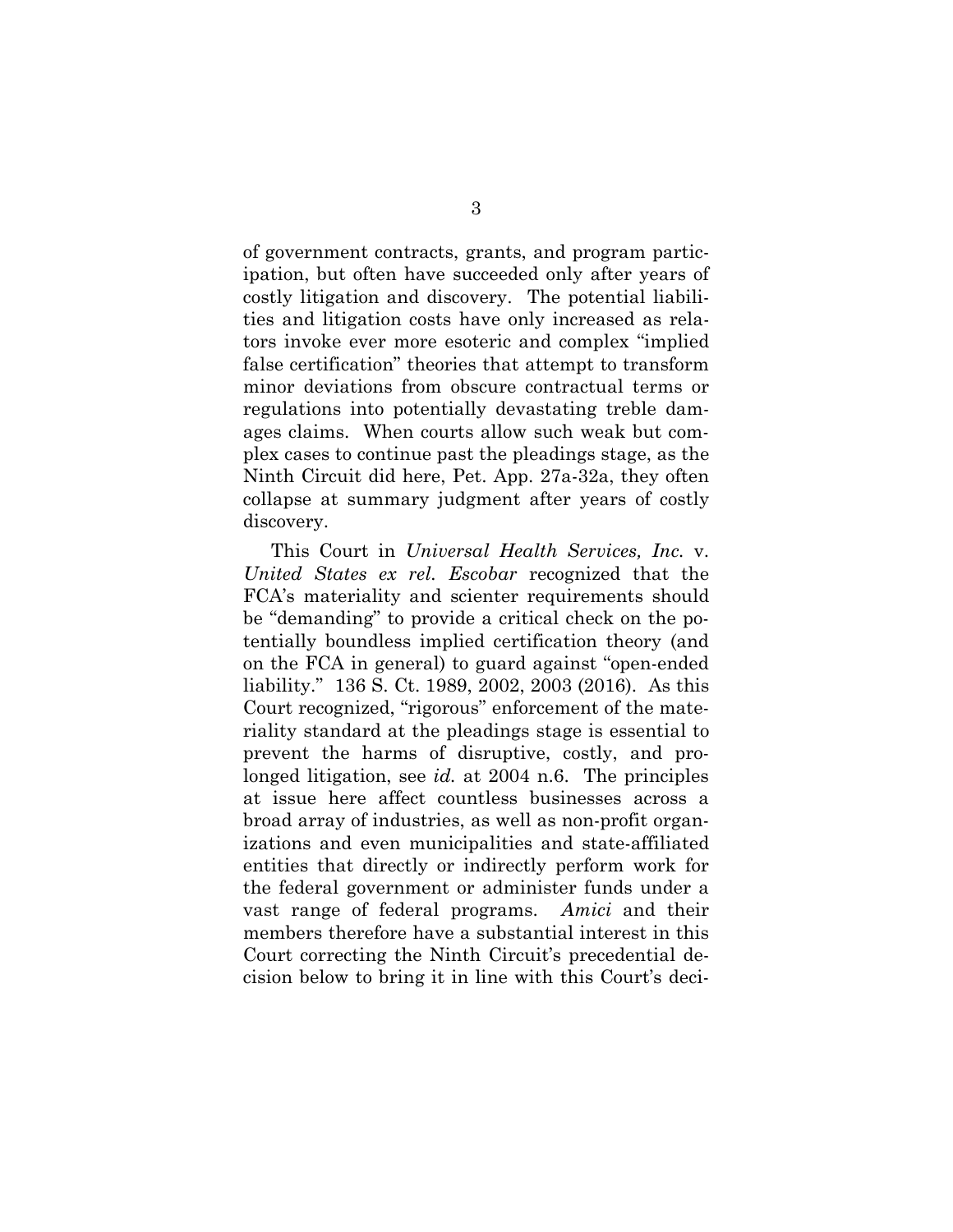sion in *Escobar* and the rulings of six other courts of appeals.

#### **SUMMARY OF ARGUMENT**

The petition for a writ of certiorari should be granted because the Ninth Circuit's opinion and judgment undercuts the viability of challenging materiality on the pleadings based on the government's acquiescence to the alleged misconduct, inviting meritless FCA litigation that will impose great costs on industry and the taxpayer.

I. As commentators have already noted, the decision below diverges from other circuits in its treatment of materiality after *Escobar*. The lower court disregarded *Escobar*'s holding that government acquiescence is "very strong evidence" of immateriality and that materiality can be resolved on the pleadings, even in the face of government's plain lack of concern even years after learning about the alleged misconduct.

II. All sectors of the American economy are exposed to the high costs of litigating weak FCA cases that are allowed to proceed past the pleadings stage. Perversely, the weaker and the more attenuated the legal theory underlying the relator's claims, the more complex and costly the discovery is for defendants. Strictly enforcing materiality at the pleadings stage minimizes the deadweight loss to the economy of weak FCA cases.

III. Contractors will pass those litigation costs on to the government, billing them directly to the government or indirectly passing those costs on by increasing the prices they bid, if they bid at all. Immaterial FCA claims can also disrupt agencies' balance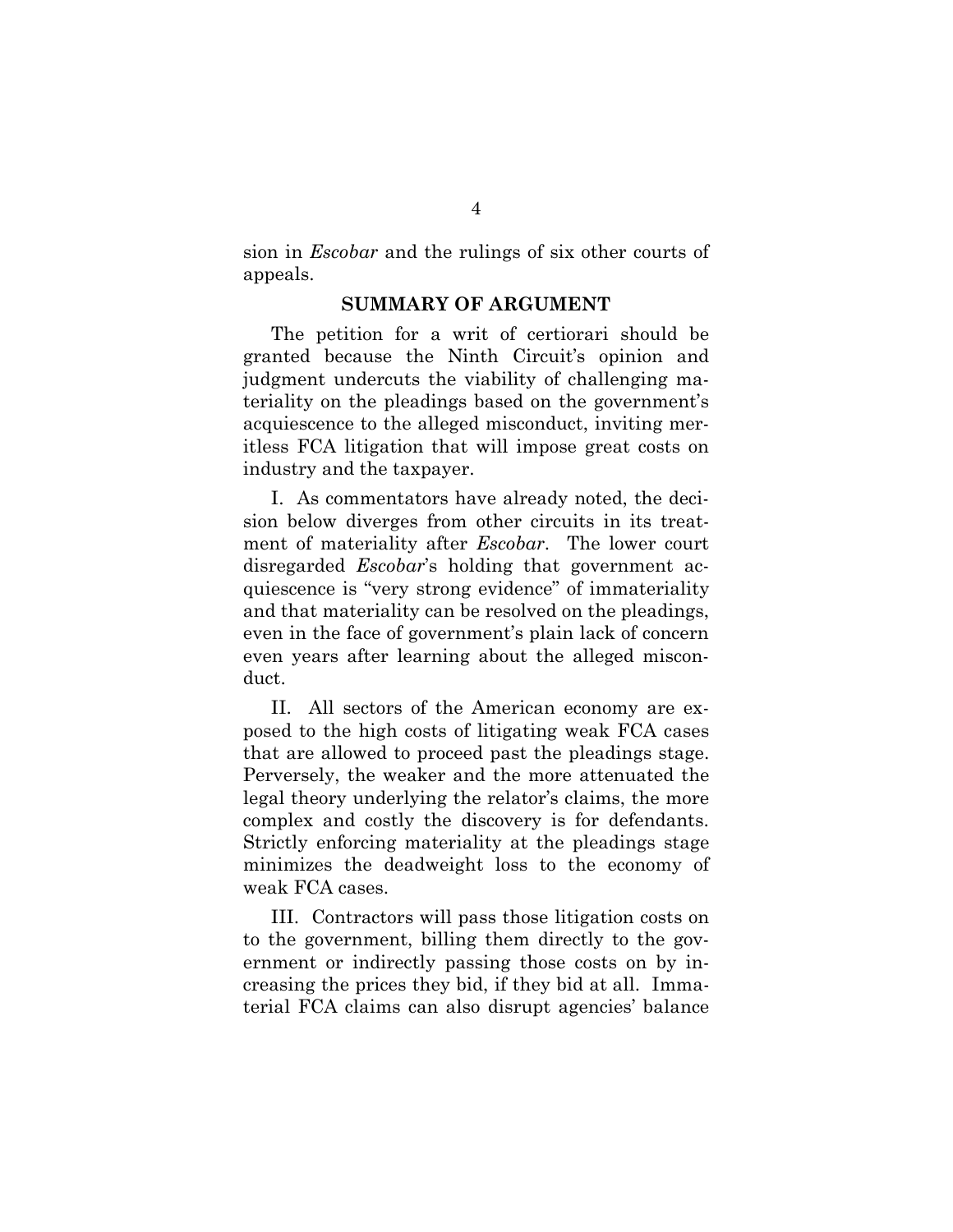between regulatory goals and sanctions. Stopping immaterial claims at the pleadings stage protects agencies from needless costs and disruption.

#### **ARGUMENT**

## **I. The Ninth Circuit's Decision Creates a Serious Risk That Immaterial Claims Will Be Allowed to Proceed to Discovery**

*Amici* agree with Gilead that the Ninth Circuit misapplied *Escobar*'s materiality standard (Pet. 20- 22), improperly relieved relators' burden in pleading materiality (see Pet. 12, 19, 22, 27), and exacerbated a circuit split about when government acquiescence can render an alleged FCA violation immaterial (Pet. 11-20). The opinion below represents a break from *Escobar* as well as the law adopted by other circuits, effectively gutting a materiality standard that this Court has emphasized is "demanding" and "rigorous." *Escobar*, 136 S. Ct. at 1996, 2002, 2003, 2004 n.6.<sup>2</sup>

<sup>2</sup> See, *e.g.*, David O'Brien et al., *9th Circ. Decision Could Be a Bitter Pill for Pharma Cos.*, Law360 (Aug. 8, 2017), http://goo.gl/yFTdbw ("a break from the Fourth Circuit... "open[s] the door for more plaintiffs to attempt to transform FDA violations into FCA suits"; "stands in contrast to the law in other circuits"); Laurence Freedman & Jordan Cohen, *2017 Health Care Enforcement Review: Materiality Under FCA*, Law360 (Jan. 18, 2018), http://goo.gl/vF84sz ("found unconvincing" arguments that were successful in the Third Circuit; "lack of a prospective bright-line rule of materiality"); Sean J. Hartigan et al., *Ninth Circuit Issues Expansive Reading of Escobar,* Smith Pachter McWhorter PLC (July 14, 2017), http://goo.gl/f6VRwc ("establish[es] a low bar \* \* \* to meet *Escobar*'s implied certification test"); Anne K. Walsh, *Ninth Circuit Revives False Claims Act Case Applying Escobar Materiality Standard*, Hyman, Phelps & McNamara: FDA Law Blog (July 17, 2017), http://goo.gl/HmFxWH ("reached the opposite conclu-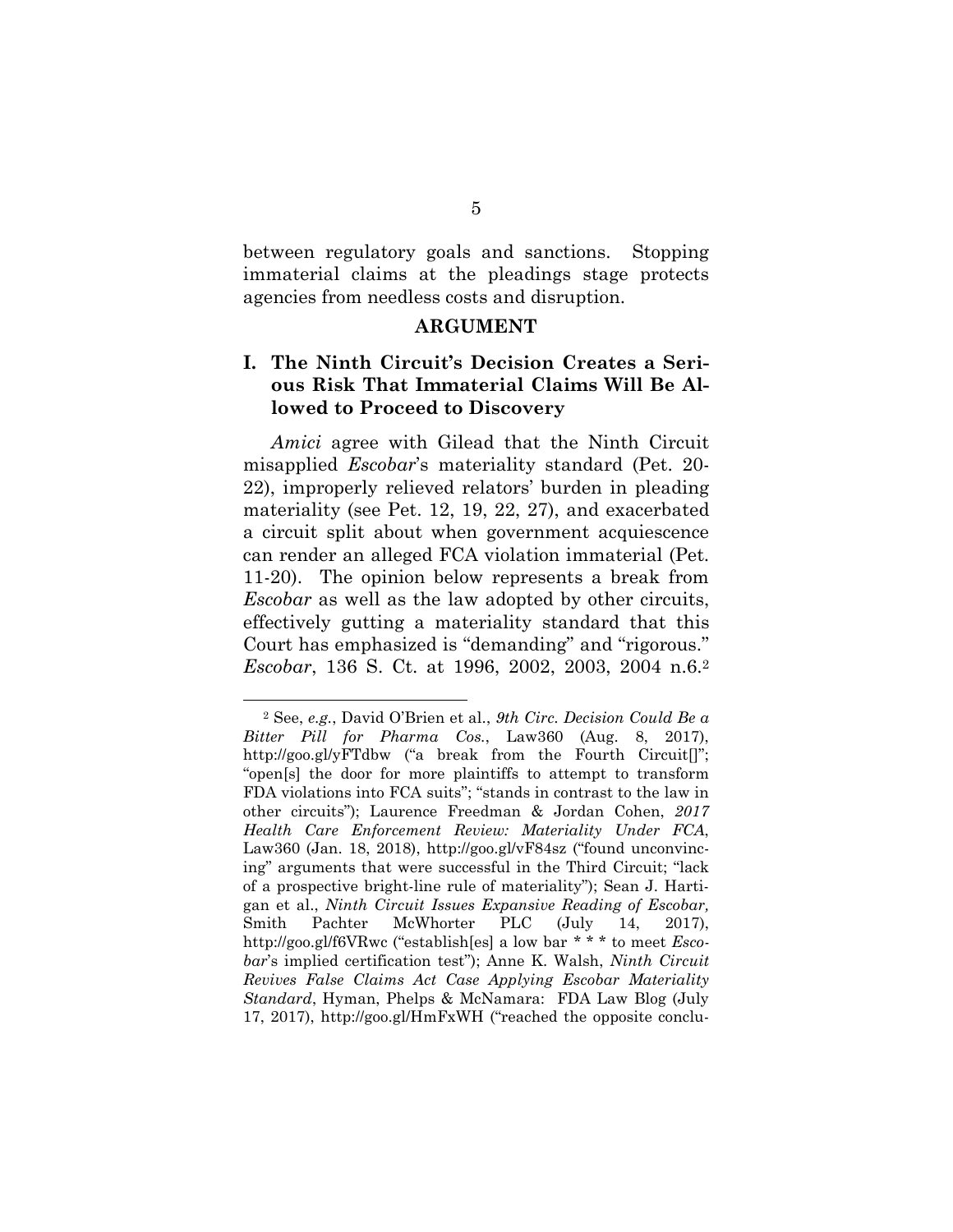Unless this Court grants review and reverses, there is a substantial risk that the decision below will eliminate government acquiescence as a basis for challenging materiality on the pleadings in the Ninth Circuit. That result is contrary to *Escobar*'s plain expectation that such issues could be adjudicated at that stage. *Id.* at 2003-2004 & n.6.

The Ninth Circuit's materiality ruling arises out of circumstances that should have—and in six other circuits *would* have, Pet. 13-20—easily resulted in a dismissal on materiality grounds. This case involves precisely the circumstances that *Escobar* said would constitute strong evidence of immateriality: "[I]f the Government pays a particular claim in full despite its actual knowledge that certain requirements were violated, that is very strong evidence that those requirements are not material." 136 S. Ct. at 2003.

sion from the First Circuit"; "may be an outlier in the post-*Escobar* world"); Conor Duffy, *Ninth Circuit Relies on Escobar to Revive False Claims Act Suit Against Pharmaceutical Manufacturer,* Robinson & Cole LLP (July 21, 2017), http://goo.gl/HdcPgF ("particularly notable as compared to a recent Third Circuit holding"; "creates a potential split among circuits"); Michael A. Baudinet & Jeremy S. Byrum, *Ninth Circuit Ruling Weakens Materiality Standard Under the FCA*, McGuireWoods Blog (July 28, 2017), http://goo.gl/xiE7rM ("reduces the rigor of *Escobar*'s materiality analysis"); Samuel M. Shapiro, *Ninth Circuit Holds That FDA Violations Can Lead to FCA Liability* 4, Arnall Golden Gregory LLP (Aug. 2017), http://goo.gl/G12ZR3 ("a significant expansion of the Supreme Court's 'materiality' standard"). The relators' bar likewise suggests the case is an outlier. *E.g.*, Eric J. Buescher, *Ninth Circuit Overturns Dismissal of False Claims Case Against Gilead, Clarifies Types of Falsity That Give Rise to Liability*, Cotchett Pitre & McCarthy Blog (July 17, 2017), https://goo.gl/NNDCmj ("an important case in explaining the reach of the various theories of falsity under the statute").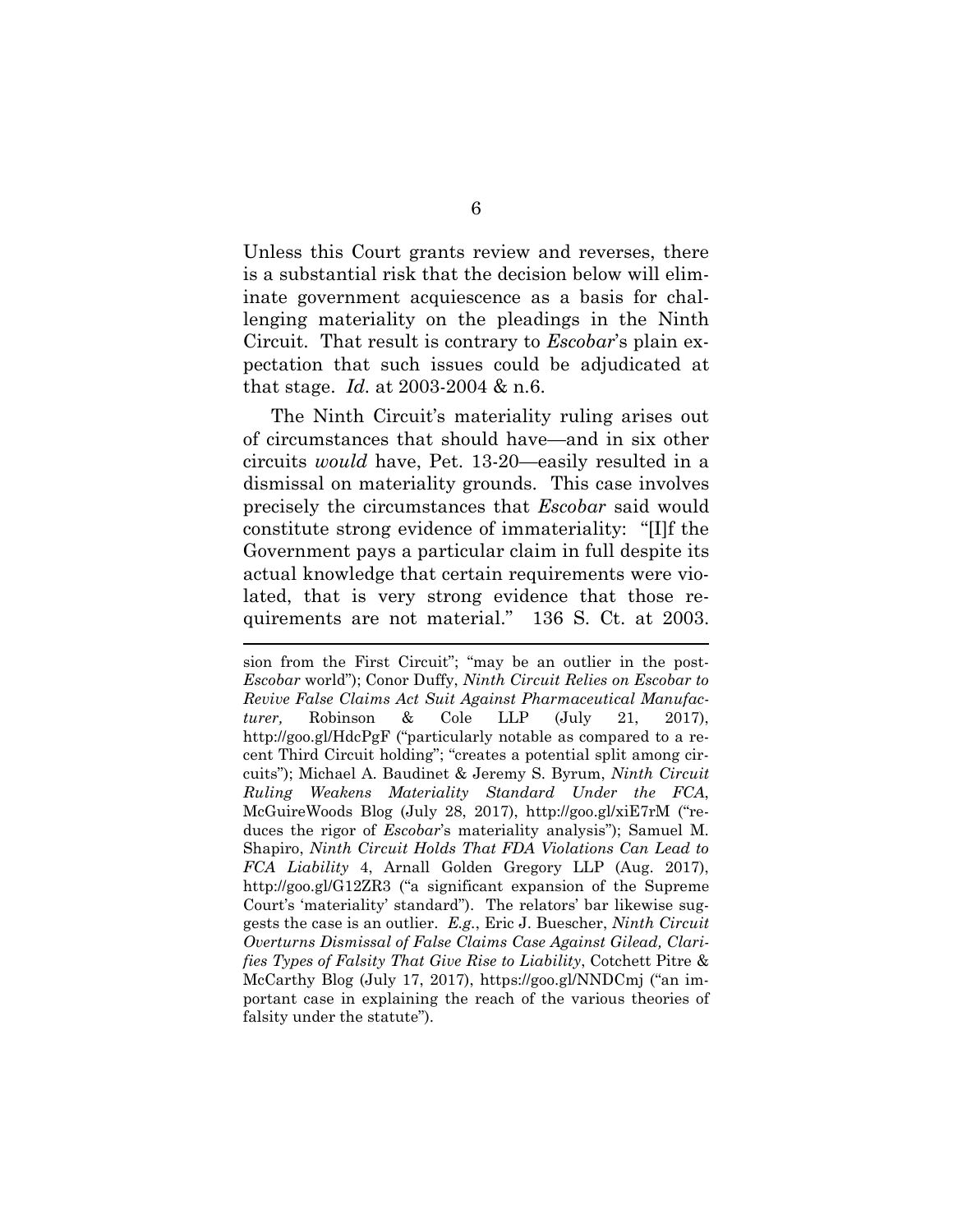Here, the government continued to pay for the allegedly adulterated drug, left regulatory approvals in place, and did not seek refunds for past sales, long after the relators notified the government of their allegations and after the government itself issued reports describing the alleged adulteration. Pet. 7-10. If government acquiescence does not provide a defense to materiality under such circumstances, the defense may be a practical nullity at the pleadings stage.

The court of appeals' reasoning is deeply flawed in several other respects that place it in conflict with other courts and could have costly effects on defendants in the Ninth Circuit. First, the decision below mistakenly concluded that government acquiescence could be shown only by establishing government knowledge contemporaneous with payment. It emphasized Gilead's alleged "false claims [to] procure[] certain approvals *in the first instance*," and that "the parties dispute exactly what the government knew *and when*, calling into question [the government's] 'actual knowledge.'" Pet. App. 29a, 32a (emphasis added). *Escobar* imposed no such contemporaneity requirement. Other courts have also rejected such a requirement, noting instead that the government's failure to take action to rescind approvals or recover payment *after* learning of the allegations is evidence of immateriality. See *Escobar*, 136 S. Ct. at 2001, 2003; accord *U.S. ex rel. McBride* v. *Halliburton Co.*, 848 F.3d 1027, 1034 (D.C. Cir. 2017) ("[That] DCAA investigated [relator]'s allegations and did not disallow any charged costs \* \* \* is 'very strong evidence' that the requirements  $***$  are not material." (quoting *Escobar*, 136 S. Ct. at 2003)); Order 12-13, *U.S. ex*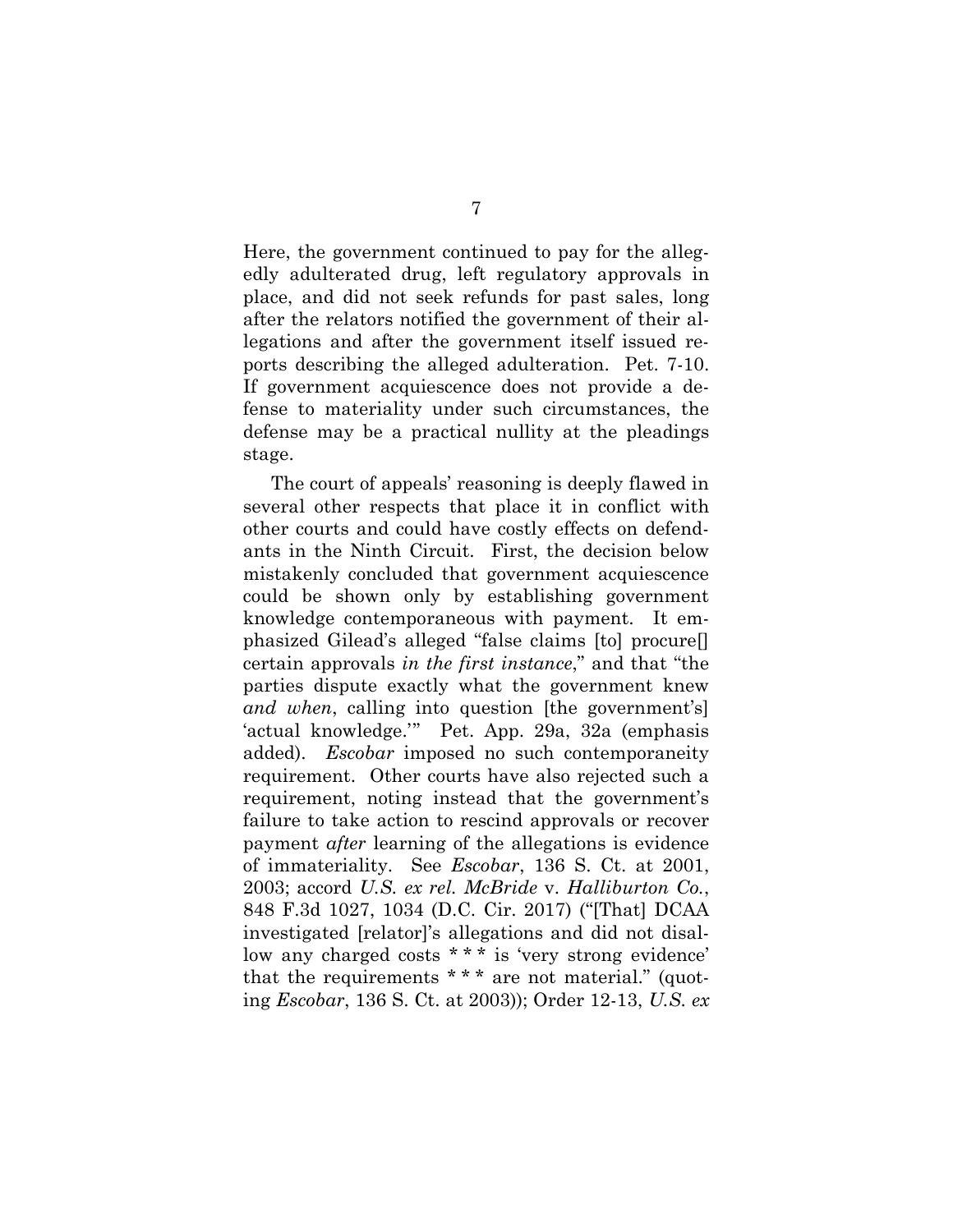*rel. Ruckh* v. *Salus Rehab. LLC*, No. 8:11-cv-1303 (M.D. Fla. Jan. 11, 2018) [Dkt. 468] (overturning \$348 million judgment in part because relators failed "to exclude the governments' choosing to resort to a more moderate, more proportional, more efficacious remedy" or "some mediated solution" as the government's likely response to learning of the alleged violations).

Second, the showing that the Ninth Circuit held was sufficient to defeat a motion to dismiss—"*more than the mere possibility* that the government would be *entitled* to refuse payment if it were aware of the violations"—squarely conflicts with *Escobar*'s materiality standard. Pet. App. 32a (emphasis added). Rather than looking to probabilities and legal entitlement, *Escobar* "look[ed] to the *effect* on the [government's] *likely or actual* behavior," a far higher standard than the court of appeals' language suggests. 136 S. Ct. at 2002 (emphasis added and citation omitted).

Third, in support of its conclusion that the government's failure to rescind payment or continued payment was not evidence of immateriality, the Ninth Circuit emphasized "there are many reasons the FDA may choose not to withdraw a drug approval," Pet. App. 31a, that are "unrelated to the concern that the government paid out billions of dollars for nonconforming and adulterated drugs," *ibid*. But *Escobar* made nothing of the fact that there might be *other* reasons the government would continue to pay (or not rescind payment). Rather, *Escobar* directed courts to look to facts that are outwardly and readily determinable: Did the government in fact rescind past payments or refuse to make future payments after learning of the violation, or has it done so in com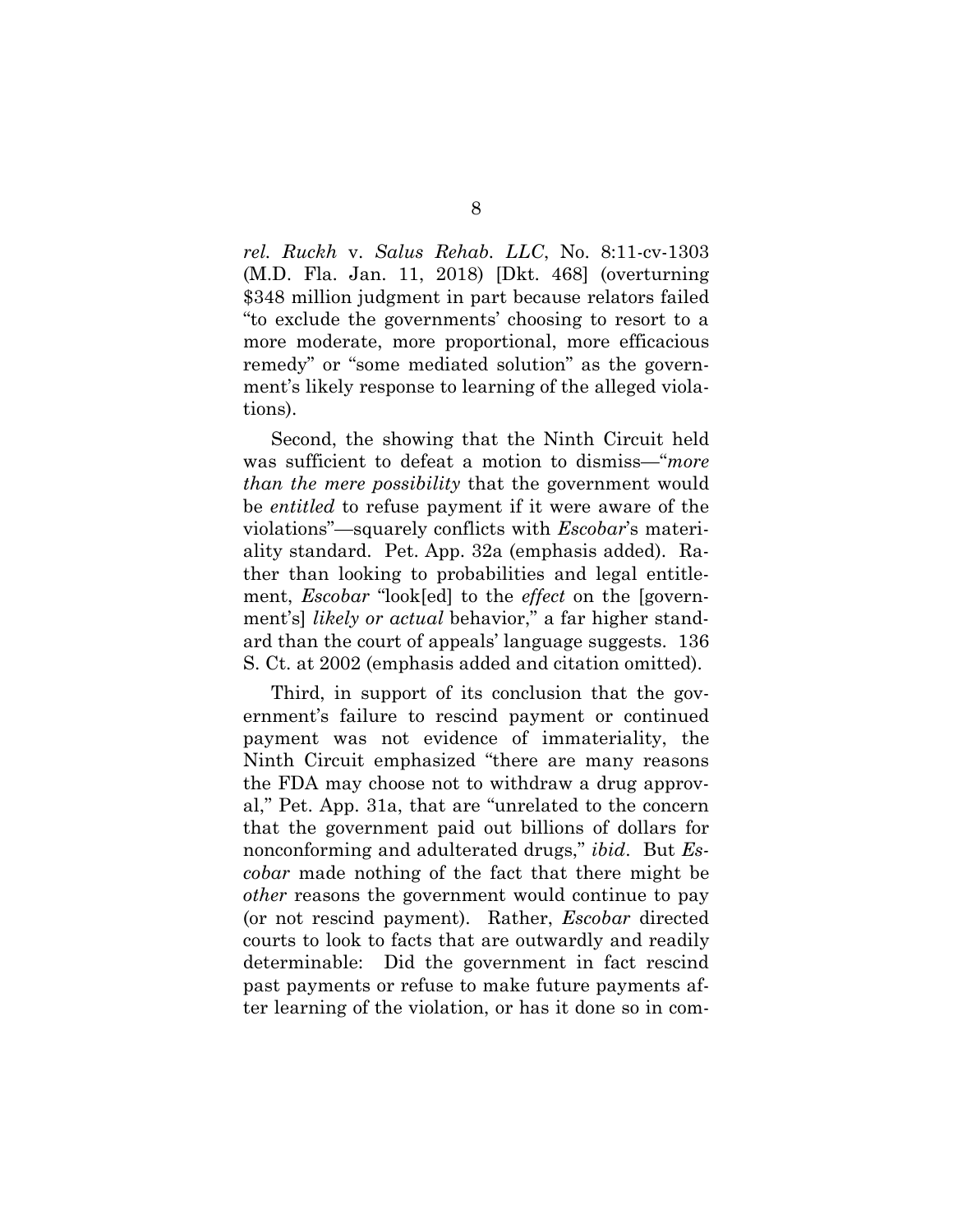parable cases where it knew of the violations? 136 S. Ct. at 2003-2004; accord Order 10, *Ruckh*, *supra* ("[A] disinterested observer, fully informed and fairly guided by *Escobar*, would confidently expect \* \* \* evidence of how the government has behaved in comparable circumstances."). Rightly so. *Every* decision particularly every *government* decision—is a product of resource constraints and competing policy considerations. *Heckler* v. *Chaney*, 470 U.S. 821, 831 (1985) (listing considerations); cf. Memo. from Michael Granston, Dir. Commercial Litig. to Commercial Litig. Br., Fraud Sec. 4-5 (Jan. 10, 2018) ("Granston Memo."), http://goo.gl/rjeGk7 (collecting examples where agencies valued competing policy considerations more than recovering for alleged false claims). Government acquiescence would mean nothing at the pleadings stage if courts were tasked with disentangling the "many reasons" for government payment decisions, or if any imagined reason (beside immateriality) for continued government payment (or for failure to rescind payment) would suffice to defeat a motion to dismiss.

## **II. Litigating Immaterial FCA Claims Past the Pleadings Stage Imposes High Costs on Nearly Every Sector of the Economy**

Cases brought under the FCA touch nearly every sector of the economy, including health care, defense, education, banking, construction, consulting, software, energy, mortgage lending, local government even athletic sponsorship.3 FCA cases also can arise

<sup>3</sup> See, *e.g.*, *Mikes* v. *Straus*, 274 F.3d 687 (2d Cir. 2001) (healthcare services); *U.S. ex rel. Steury* v. *Cardinal Health, Inc.*, 735 F.3d 202 (5th Cir. 2013) (per curiam) (medical manu-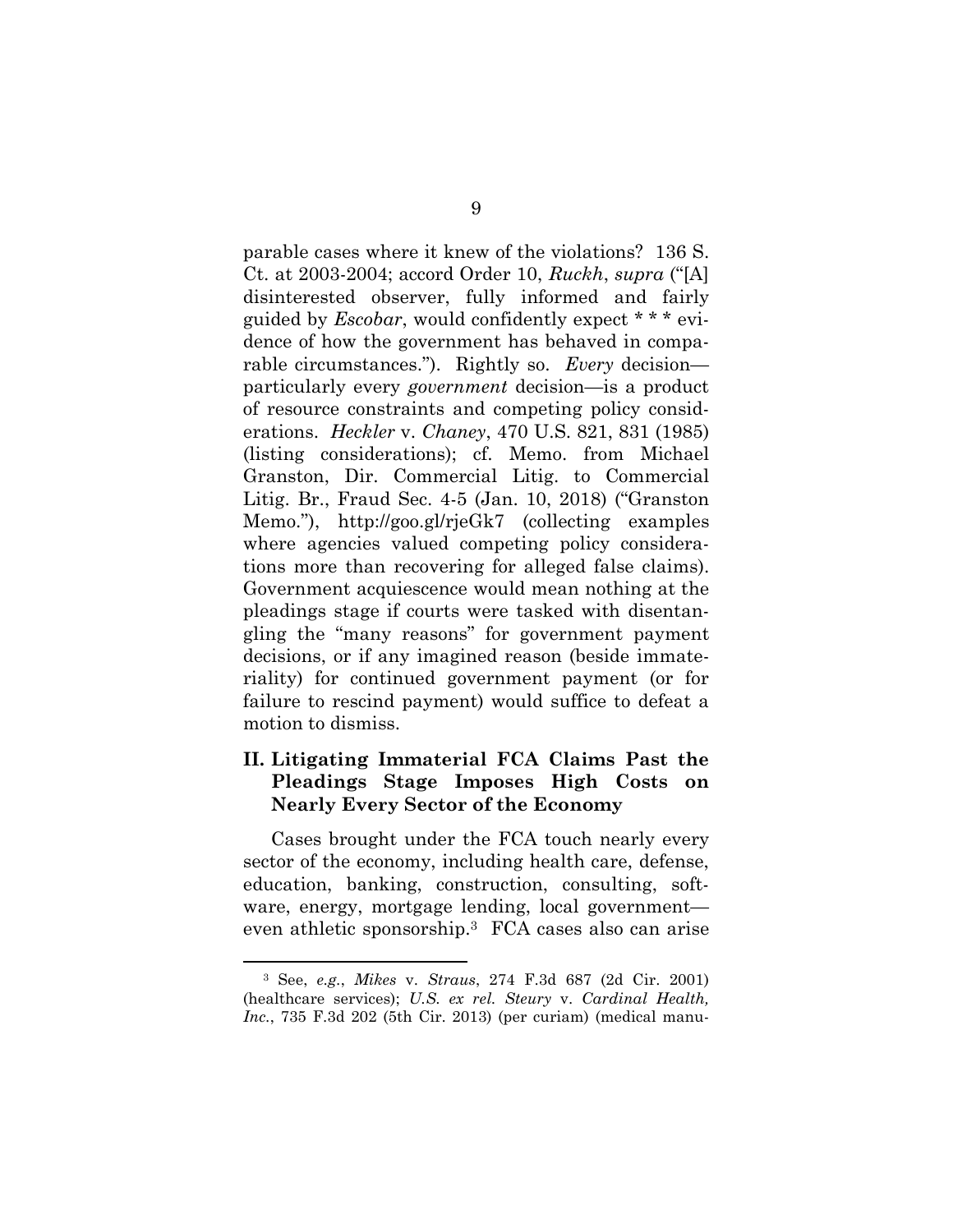out of any and every minor violation of any rule or contractual provision. Because this Court recognized in *Escobar* that "the implied false certification theory can," "at least in some circumstances," "be a basis for liability," 136 S. Ct. at 1995, review here is necessary to ensure that consistent, "strict enforcement of the [FCA's] materiality \* \* \* requirement[]," *id.* at 2002, at the pleadings stage continues to protect industry from incurring crippling expenses to defend against insubstantial claims—no matter where the case is filed.

facturing); *U.S. ex rel. Lemmon* v. *Envirocare of Utah, Inc.*, 614 F.3d 1163 (10th Cir. 2010) (waste disposal); *United States* v. *Sci. Applications Int'l Corp.*, 626 F.3d 1257 (D.C. Cir. 2010) (consulting services); *United States* v. *Sanford-Brown, Ltd.*, 788 F.3d 696 (7th Cir. 2015) (higher education), *vacated*, 136 S. Ct. 2506 (2016), reinstated in part, superseded in part, 840 F.3d 445 (7th Cir. 2016); *U.S. ex rel. Shemesh* v. *CA, Inc.*, 89 F. Supp. 3d 36 (D.D.C. 2015) (software development); *United States* v. *Americus Mortg. Corp.*, No. 12-cv-02676, 2014 WL 4273884 (S.D. Tex. Aug. 29, 2014) (mortgage lending); *U.S. ex rel. McLain* v. *Fluor Enters., Inc.*, 60 F. Supp. 3d 705 (E.D. La. 2014) (disaster relief construction services); *U.S. ex rel. Oliver* v. *Philip Morris USA, Inc.*, 101 F. Supp. 3d 111 (D.D.C. 2015) (cigarette manufacturing), aff'd, 826 F.3d 466 (D.C. Cir. 2016); *In re Kellogg Brown & Root, Inc.*, 756 F.3d 754 (D.C. Cir. 2014) (defense support services), cert. denied, 135 S. Ct. 1163 (2015); *U.S. ex rel. Landis* v. *Tailwind Sports Corp.*, 51 F. Supp. 3d 9 (D.D.C. 2014) (athletic sponsorship); *U.S. ex rel. Koch* v. *Koch Indus., Inc.*, 57 F. Supp. 2d 1122 (N.D. Okla. 1999) (crude oil purchasing); *U.S. ex rel. Anti-Discrimination Ctr. of Metro N.Y., Inc.* v. *Westchester Cty.*, 712 F.3d 761 (2d Cir. 2013) (provision of low-income housing); *U.S. ex rel. Bias* v. *Tangipahoa Parish Sch. Bd.*, 86 F. Supp. 3d 535 (E.D. La. 2015) (public school Junior ROTC program); *U.S. ex rel. Pritzker* v. *Sodexho, Inc.*, 364 Fed. Appx. 787 (3d Cir.) (public school lunch services), cert. denied, 562 U.S. 838 (2010); *Grand Union Co.* v. *United States*, 696 F.2d 888 (11th Cir. 1983) (food stamp program).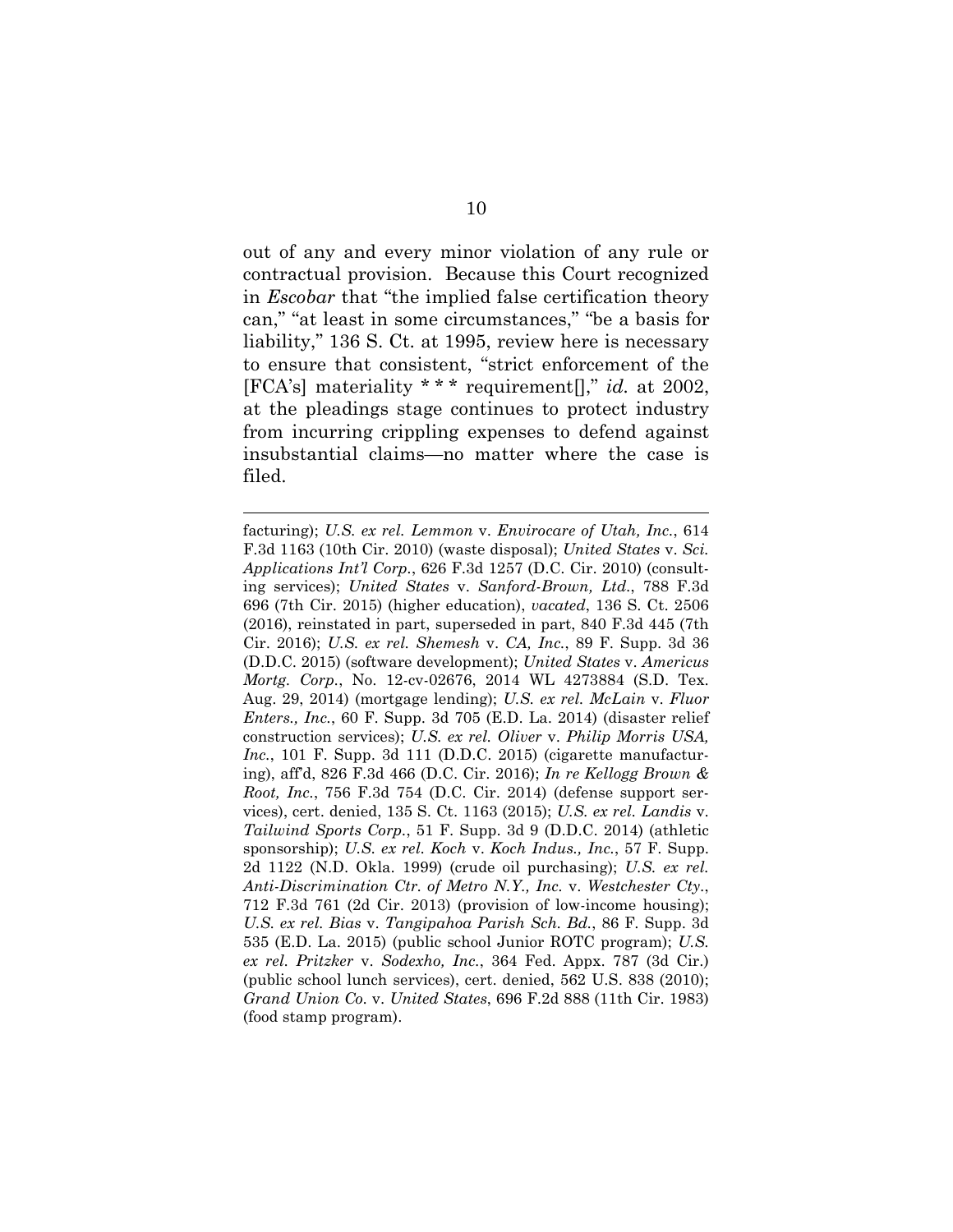1. Relators have sought to transform almost every manner of contractual or regulatory violation into a high-stakes FCA case, and will continue to do so if not checked at the pleadings stage by a rigorous materiality test. Among countless other attenuated theories that have been advanced in recent years, relators have claimed that:

- an oil well operating on a federal lease used equipment for which the design specifications were missing an engineer's stamp to document engineer approval required by applicable regulations, *Abbott* v. *BP Expl. & Prod., Inc.*, 851 F.3d 384, 388 (5th Cir. 2017) (affirming summary judgment after defendant's motion to dismiss was denied and discovery was completed in a case unsealed in 2010, because fact that agency "decided to allow [the well] to continue drilling after a substantial investigation into Plaintiffs' allegations" "represent[ed] 'strong evidence' that the requirements in those regulations are not material");
- a ship-repair business allegedly violated regulations requiring consideration of annual receipts and employees of affiliated companies in determining eligibility for small-business set-aside contracts, *A1 Procurement, LLC* v. *Thermcor, Inc.*, No. 15-cv-15, 2017 WL 2881350, at \*5-7 (E.D. Va. July 5, 2017) (adopting magistrate judge's order granting summary judgment after some discovery for a case unsealed in 2013, because fact that Small Business Administration knew of eligibility problems but "did not \* \* \* terminate [contractor] from the [set-aside] program" indicated alleged misrepresentations were not material);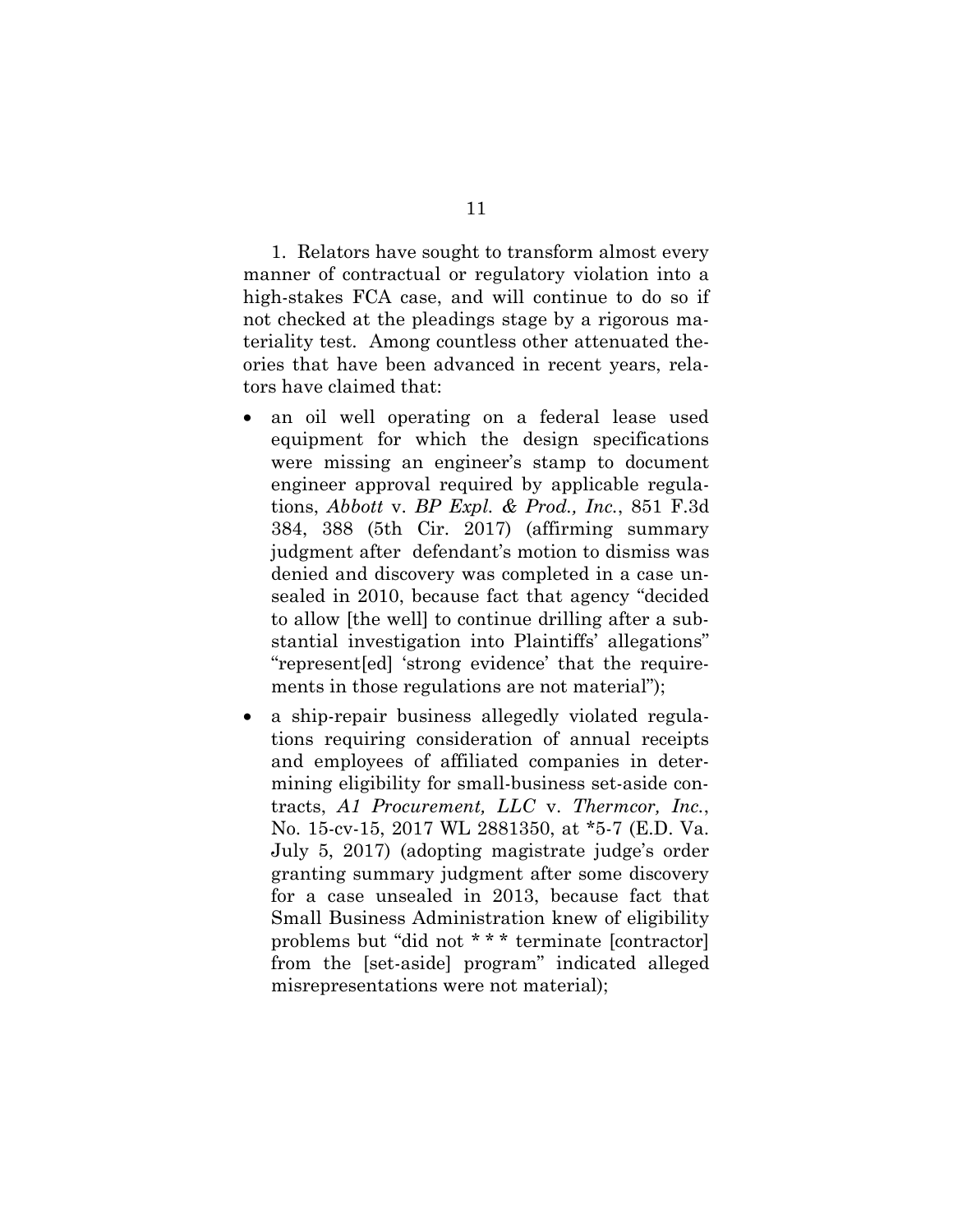- a defense contractor violated record-keeping regulations by recording inaccurate figures for how many individuals used recreation facilities, *McBride*, 848 F.3d at 1034 (affirming grant of summary judgment after defendant's motion to dismiss was denied in part and three years of discovery was completed for case unsealed in 2006; holding that fact that auditor took no action after investigating allegations "is very strong evidence" requirements not material); and
- a construction company providing temporary shelter after Hurricane Katrina had subcontractors connect temporary housing units to power appliances and water pumps, but the subcontractors lacked state permits, violating subcontract requirement that "[a]ll work performed shall be in accordance with all applicable federal, state and local codes and regulations," *U.S. ex rel. McLain* v. *Fluor Enters., Inc.*, 681 Fed. Appx. 355, 357, 360- 362 (5th Cir. 2017) (per curiam) (affirming summary judgment after some discovery and multiple motions to dismiss had been litigated in a case unsealed in 2013).

These cases all reached discovery before *Escobar* was decided. Had the district courts in these cases had this Court's guidance that materiality can and should be addressed on a motion to dismiss, the parties might have avoided significant discovery costs.

2. The cost to businesses of courts' reluctance to dismiss weak FCA cases at the pleadings stage is significant. Defending FCA cases requires a "tremendous expenditure of time and energy." Todd J. Canni, *Who's Making False Claims, The* Qui Tam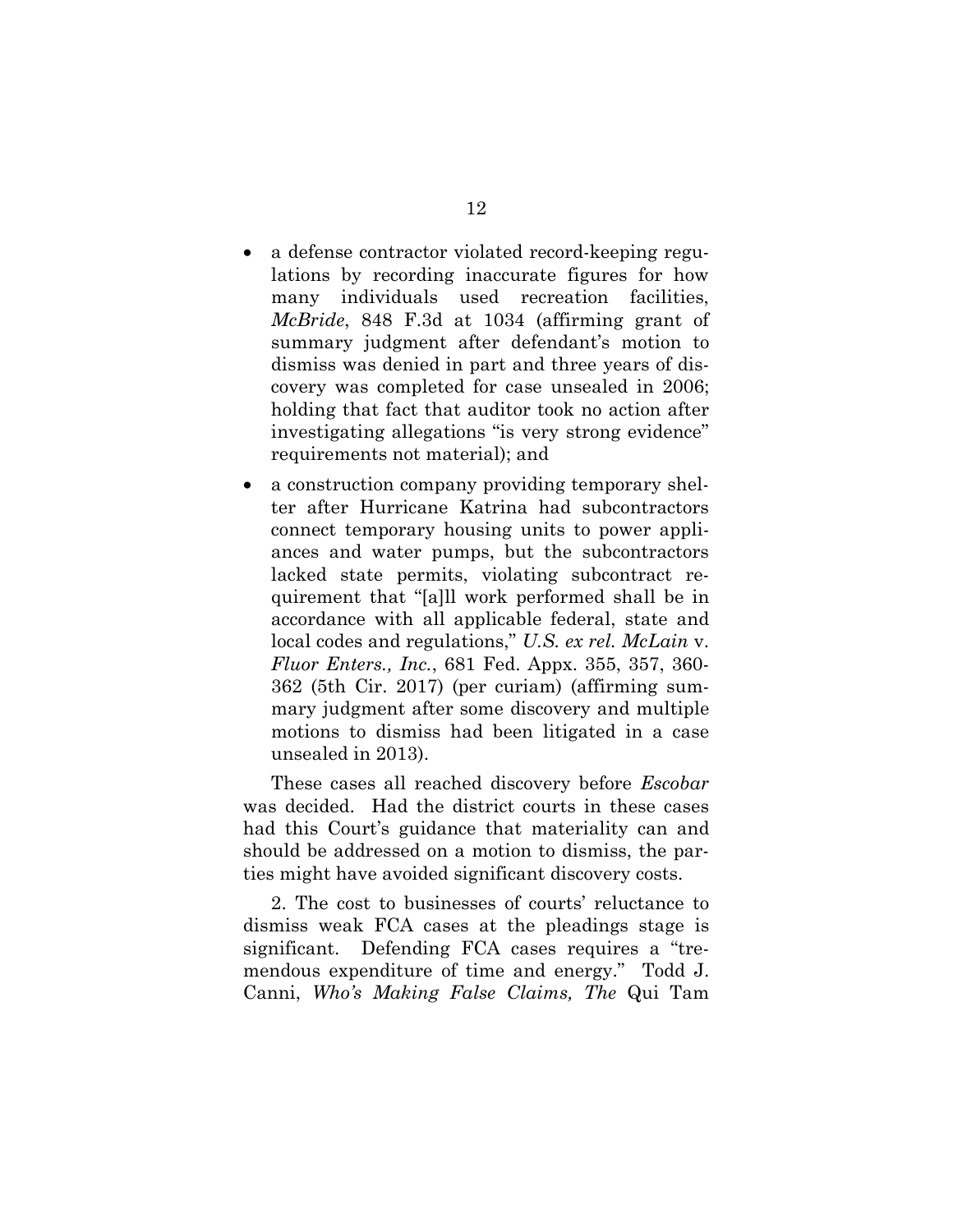*Plaintiff or the Government Contractor? A Proposal to Amend the FCA to Require that All* Qui Tam *Plaintiffs Possess Direct Knowledge*, 37 Pub. Cont. L.J. 1, \*11 n.66 (2007). "Pharmaceutical, medical devices, and health care companies" alone "spend billions each year" dealing with FCA litigation. John T. Bentivoglio et al., *False Claims Act Investigations: Time for a New Approach?*, 3 Fin. Fraud L. Rep. 801, 801 (2011). But FCA discovery imposes heavy burdens on *every* industry—defendants can spend hundreds of thousands of dollars (millions, even) just fielding discovery demands in a case.

FCA litigation is costly in part simply because cases take a long time. Even meritless no-recovery cases frequently drag on for years. Data obtained from DOJ under the Freedom of Information Act ("FOIA") show that of the 2,086 cases in which DOJ declined to intervene between 2004 and 2013 and that ended with zero recovery, 278 dragged on for more than three years after the government declined to intervene. See DOJ FOIA Data Spreadsheet (hosted by Vinson & Elkins LLP), http://goo.gl/iaOgeG. Of those, 110 extended for more than *five years* after declination, and one case for more than ten years.

FCA cases are also costly because highly complex and attenuated implied false certification theories require extensive discovery for relators to establish required elements. Failure to strictly enforce materiality at the pleadings stage results in an enormous deadweight loss to the economy, as even meritless cases that end without recovery require years of discovery. For instance, to show knowledge, an additional requirement under the FCA, relators have to show the rule the defendant allegedly failed to follow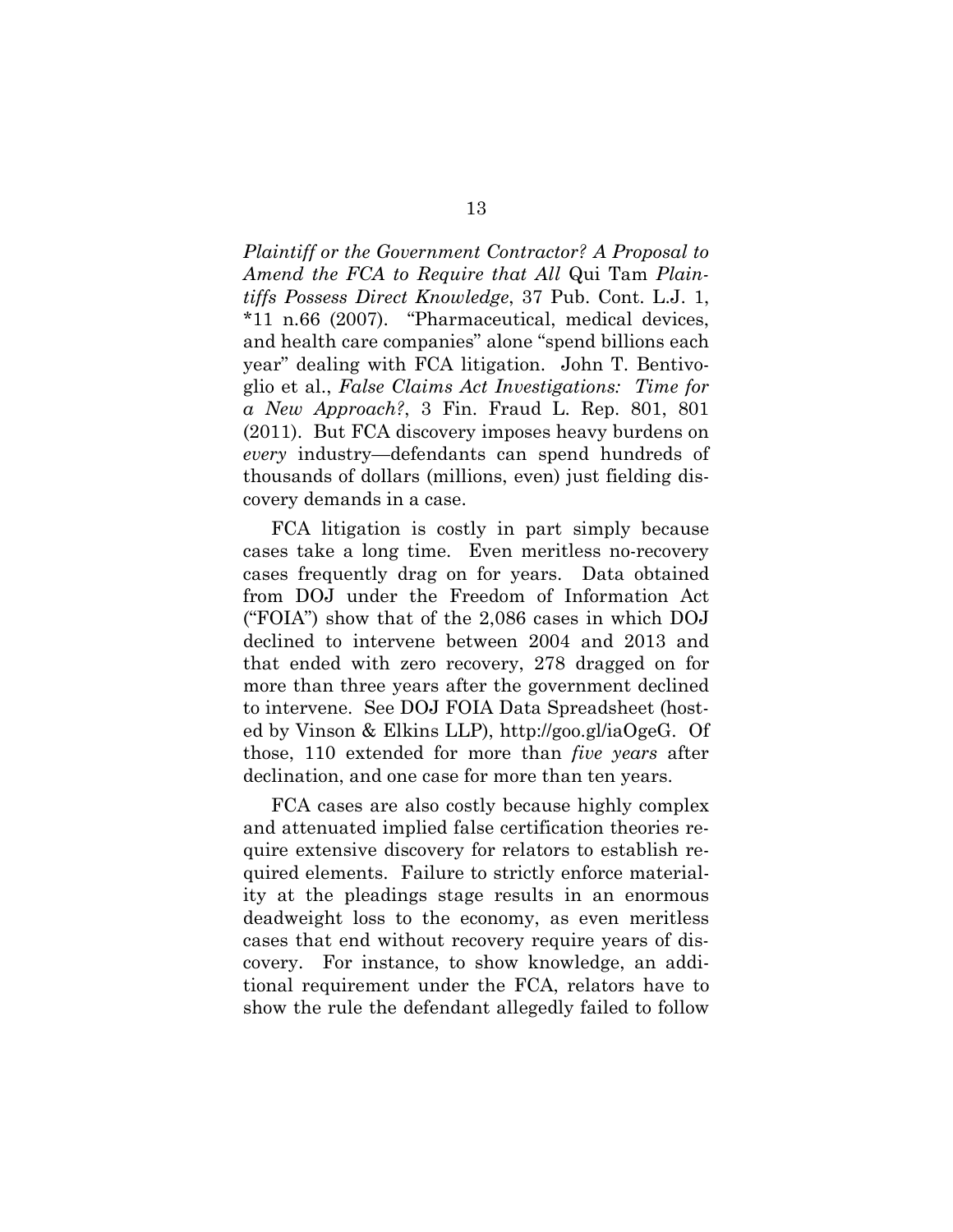is unambiguous, or that the defendants did not hold an objectively reasonable reading of the rule, or that the government warned the contractor away from its interpretation. *U.S. ex rel. Purcell* v. *MWI Corp.*, 807 F.3d 281, 287-291 (D.C. Cir. 2015), cert. denied, 137 S. Ct. 625 (2017)*.* Also, under the Ninth Circuit's rule, demonstrating or challenging materiality will require detailed discovery from the defendant and the government to determine *when* the government learned of the alleged misconduct in relation to opportunities the government had to deny or rescind payments or approvals.

Damages are also costly to establish. Although it is relatively straightforward to price an inoperable gun as having almost no value, it is far less simple to determine the value of (for instance) recreational services allegedly provided with inaccurate usage records, *McBride*, 848 F.3d at 1028-1029; jet engines that perform as specified but allegedly had their prices negotiated based on inaccurate data, *United States*  v. *United Techs. Corp.*, 782 F.3d 718, 721-723 (6th Cir. 2015); or, similar to this case, pharmaceuticals manufactured in a factory that allegedly does not meet the latest industry standards, *U.S. ex rel. Rostholder* v. *California*, 745 F.3d 694, 698, 701 (4th Cir.), cert. denied, 135 S. Ct. 85 (2014). Valuing the impact of these "deficiencies," if any, requires extensive discovery from the defendant and the government about market price to perform a "'comparable sales' analysis" to "establish[] 'fair market value.'" *United Techs.*, 782 F.3d at 731 (citation omitted).

The *McBride* case involving allegations of faulty recordkeeping exemplifies the practical costs of a lax materiality standard: The litigation required the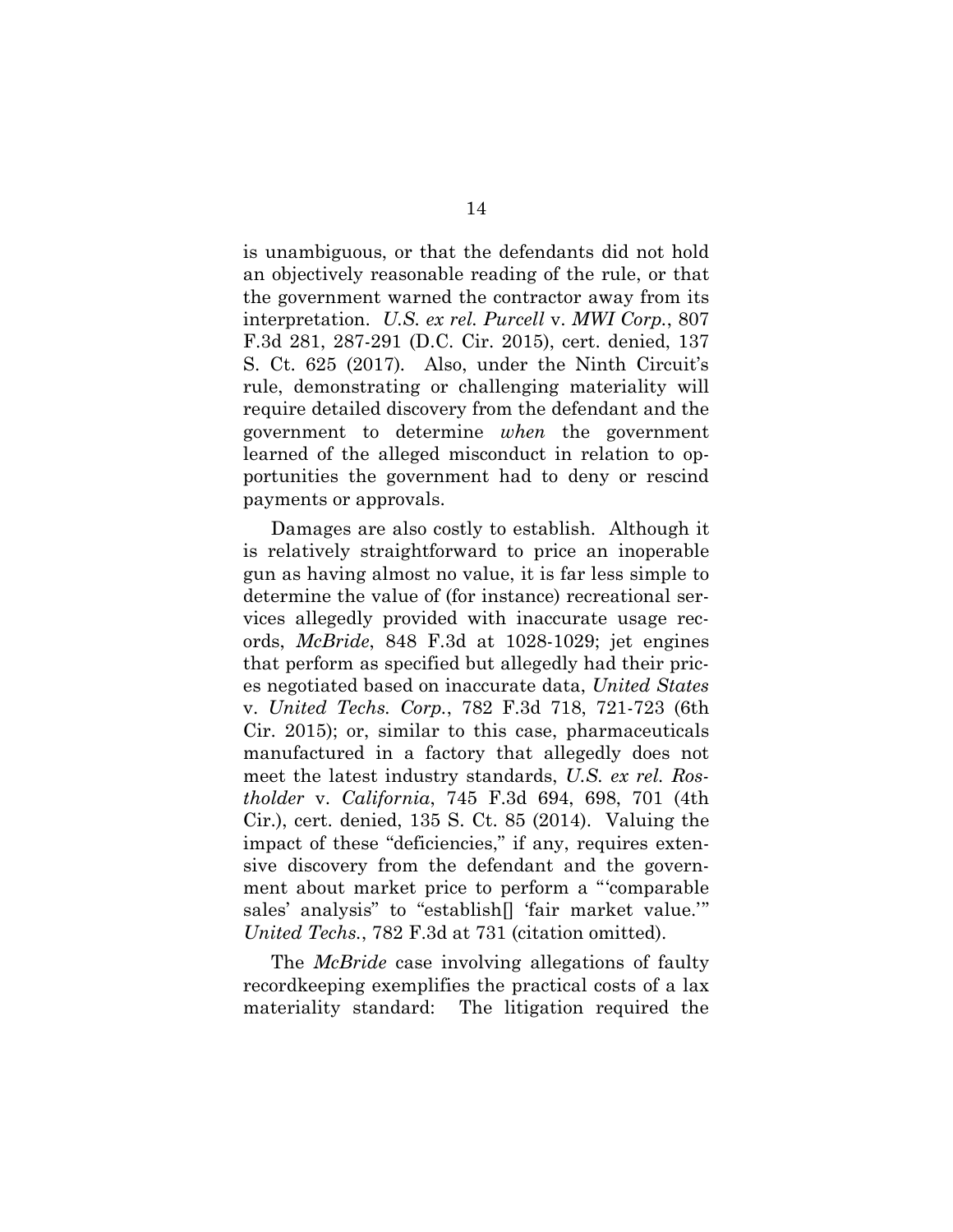production of "over two million pages of documents" from the defendant, *McBride*, 848 F.3d at 1029, and required defendant to manually scan thousands of pages of records from fifty military bases in the middle of a war zone. See Reply Mem. in Supp. of Defs.' Bill of Costs at 3-5, *U.S. ex rel. McBride* v. *Halliburton Co.*, No. 05-cv-828 (D.D.C. Nov. 13, 2015) [Dkt. 228]. Relator's claims eventually were dismissed on summary judgment *eight years* after the claims were unsealed. *McBride*, 848 F.3d at 1029-1030. For many defendants, the costs of years of discovery to win summary judgment are enough by themselves to drive them to settle. See *Smith* v. *Duffey*, 576 F.3d 336, 340 (7th Cir. 2009) (discovery in "complex litigation can be so steep as to coerce a settlement on terms favorable to the plaintiff even when his claim is very weak"). In cases where contractors prevail after years of litigation, they may pass a portion of those litigation costs on to the government. See pp. 15-17, *supra*.

## **III. The Ninth Circuit's Watered Down Materiality Standard Will Be Costly and Disruptive to Agencies and Taxpayers**

Litigation costs for weak FCA cases are passed on to the government directly and indirectly, and can be disruptive to agency policy and business objectives. Strict enforcement of materiality at the pleadings stage can mitigate those costs and disruptions. The decision below undermines the utility of materiality as a tool to weed out meritless cases early, and will make the Ninth Circuit a favored forum for relators to bring weak (but still costly and disruptive) FCA claims that would not survive in other circuits.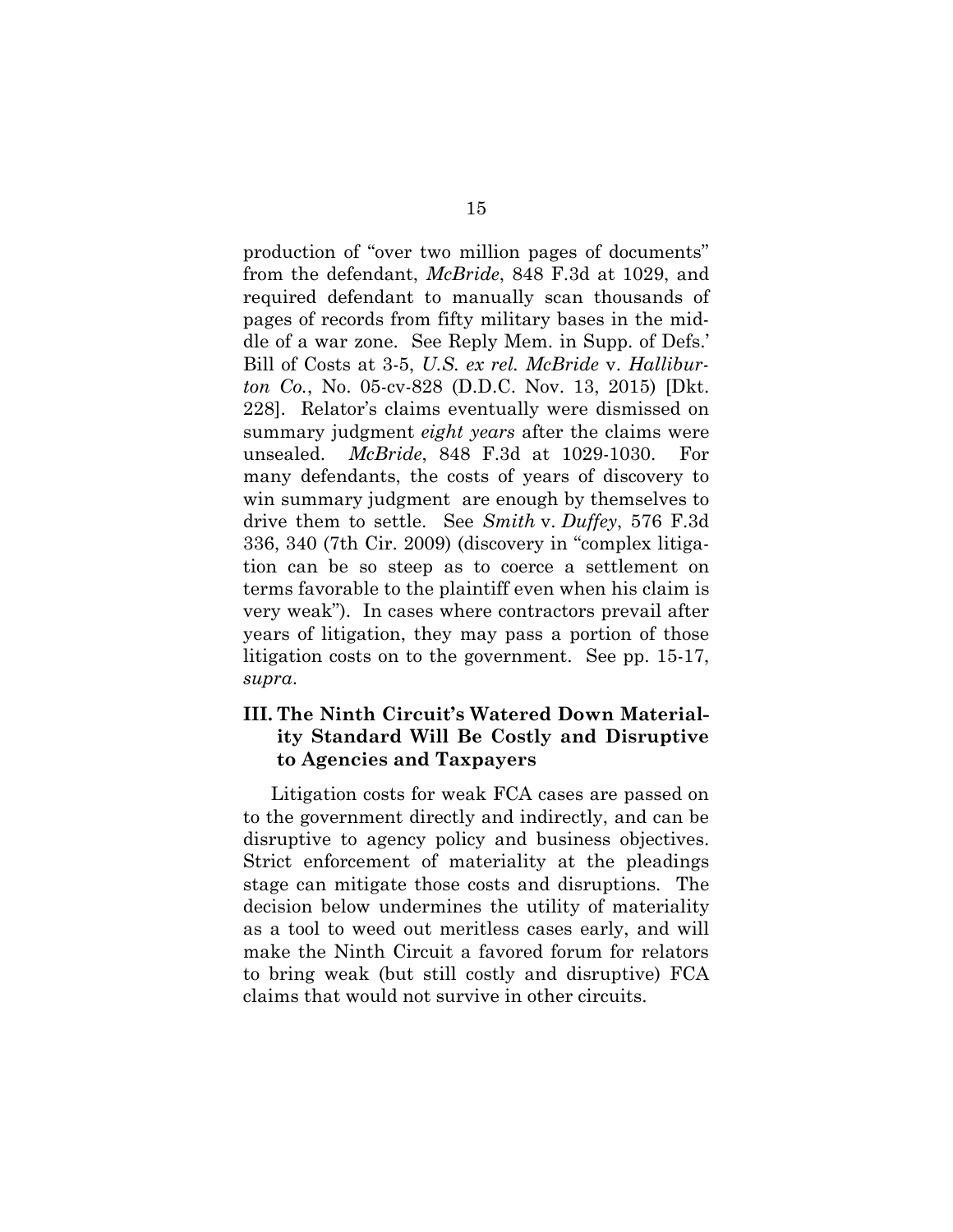1. Defendants face huge risks from FCA litigation if it is allowed to proceed past the pleadings stage. In addition to litigation costs, see pp. 12-15, *supra*, if a defendant loses, it faces treble damages, 31 U.S.C. § 3729(a). Defendants also face penalties of between \$11,181 and \$22,363 per false claim for violations after November 1, 2015, 31 U.S.C. § 3729(a); 28 C.F.R. § 85.5, an amount that ratchets up annually even for pending cases, 28 U.S.C. § 2461 note. The FCA also authorizes relators to recover attorneys' fees and "reasonable expenses." 31 U.S.C.  $\S 3730(d)(1)-(2)$ . A finding of FCA liability also can result in suspension and debarment from government contracting, See 2 C.F.R. § 180.800—"equivalent to the death penalty" for government contractors. Ralph C. Nash & John Cibinic, *Suspension of Contractors: The Nuclear Sanction*, Nash & Cibinic Rep. ¶ 24 (Mar. 1989).

2. The risks and costs of litigating immaterial claims force companies to charge the government higher prices to compensate for far-reaching and potentially catastrophic FCA liability and litigation costs. Cf. *United States* v. *Data Translation, Inc.,* 984 F.2d 1256, 1262 (1st Cir. 1992) (Breyer, C.J.) ("[S]ignificantly increasing competitive firms' cost of doing federal government business[] could result in the government's being charged higher \* \* \* prices."). Already, taxpayers bear a significant part of the direct cost of such suits. For instance, cost-based contractors are allowed to pass on to the government up to 80% of their legal expenses from litigating nonintervened *qui tam* cases when they prevail. FAR  $31.205 - 47(a)(3)$ , (e).

Some firms may decline even to bid on contracts to avoid unpredictable but potentially catastrophic FCA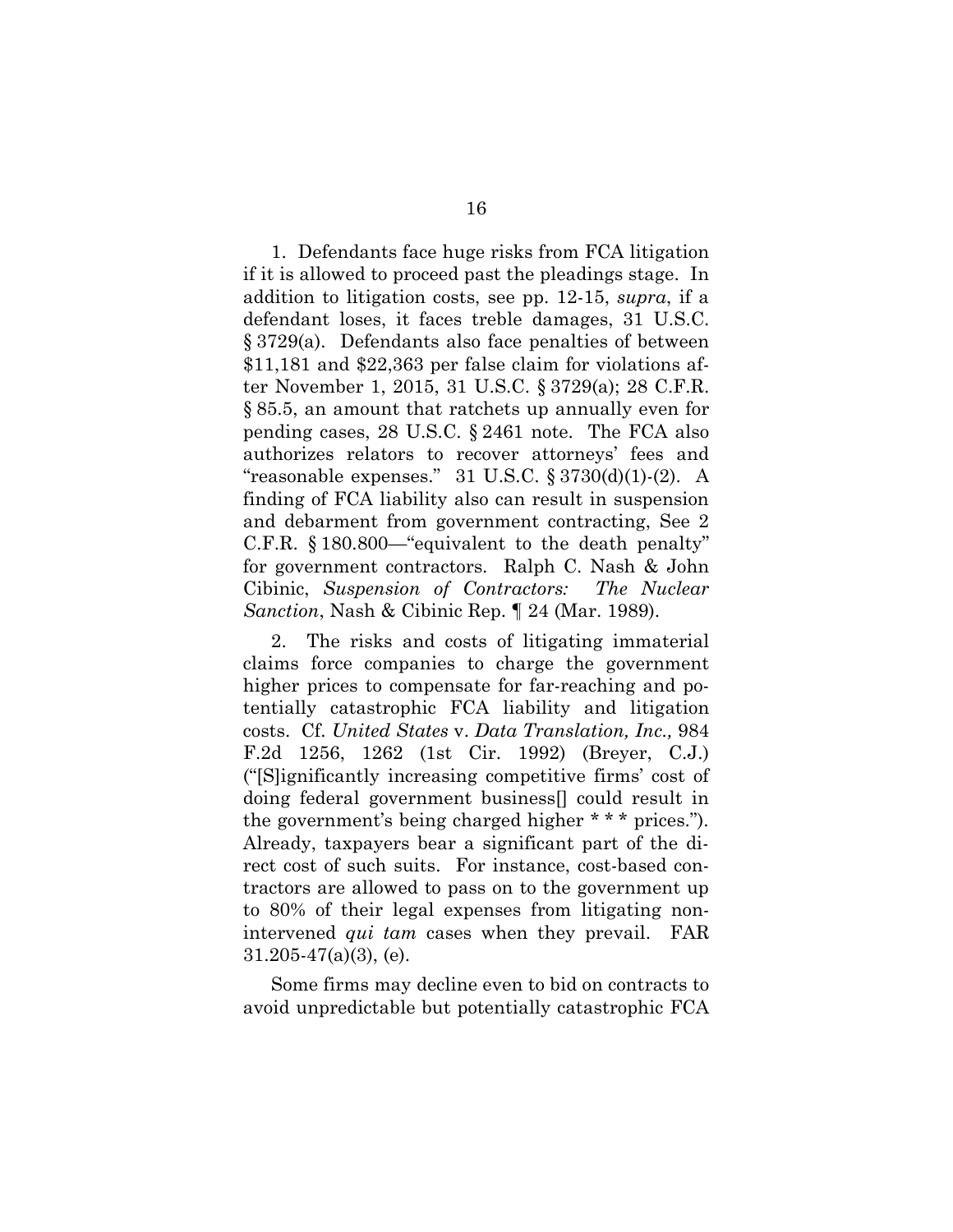risk. As DOJ has recognized, "there may be instances where an action is both lacking in merit and raises the risk of significant economic harm that could cause a critical supplier to exit the government program or industry." Granston Memo. 5. Also, a former head of federal acquisition policy noted that potential contractors are wary of "the reputational risk and the very onerous application of [a] remedy for something that is certainly unintentional" when engaging in business with the government. Michael Macagnone, *DOD Buying Group Pushes House Panel for Rules Reform*, Law360 (May 17, 2017), http://goo.gl/TaqwDO. It is not just a theoretical possibility that people will decline to perform needed services for the government: For example, doctors have exited Medicare in droves, due partly to concerns about "fraud" liability based on auditors' subjective assessment of deviations from program requirements. See David Hogberg, *The Next Exodus: Primary-Care Physicians and Medicare*, Nat'l Ctr. for Pub. Policy Res. (Aug. 2012), http://goo.gl/ZseD58. The reduction in qualified entities willing to do business with the government deprives the government of choice, and reduced competition likely means the government will pay higher prices. See, *e.g.*, S. Rep. 98-50, at 3 (1983) ("[C]ompetition in contracting saves money.").

3. The risk and cost of litigating immaterial claims likewise create the danger of altering agencies' careful policy and enforcement choices. Granston Memo 4 (noting instances where "a *qui tam* action threatens to interfere with an agency's policies or the administration of its programs"). If an agency has concerns about compliance with contractual or regulatory requirements, for instance, it can demand in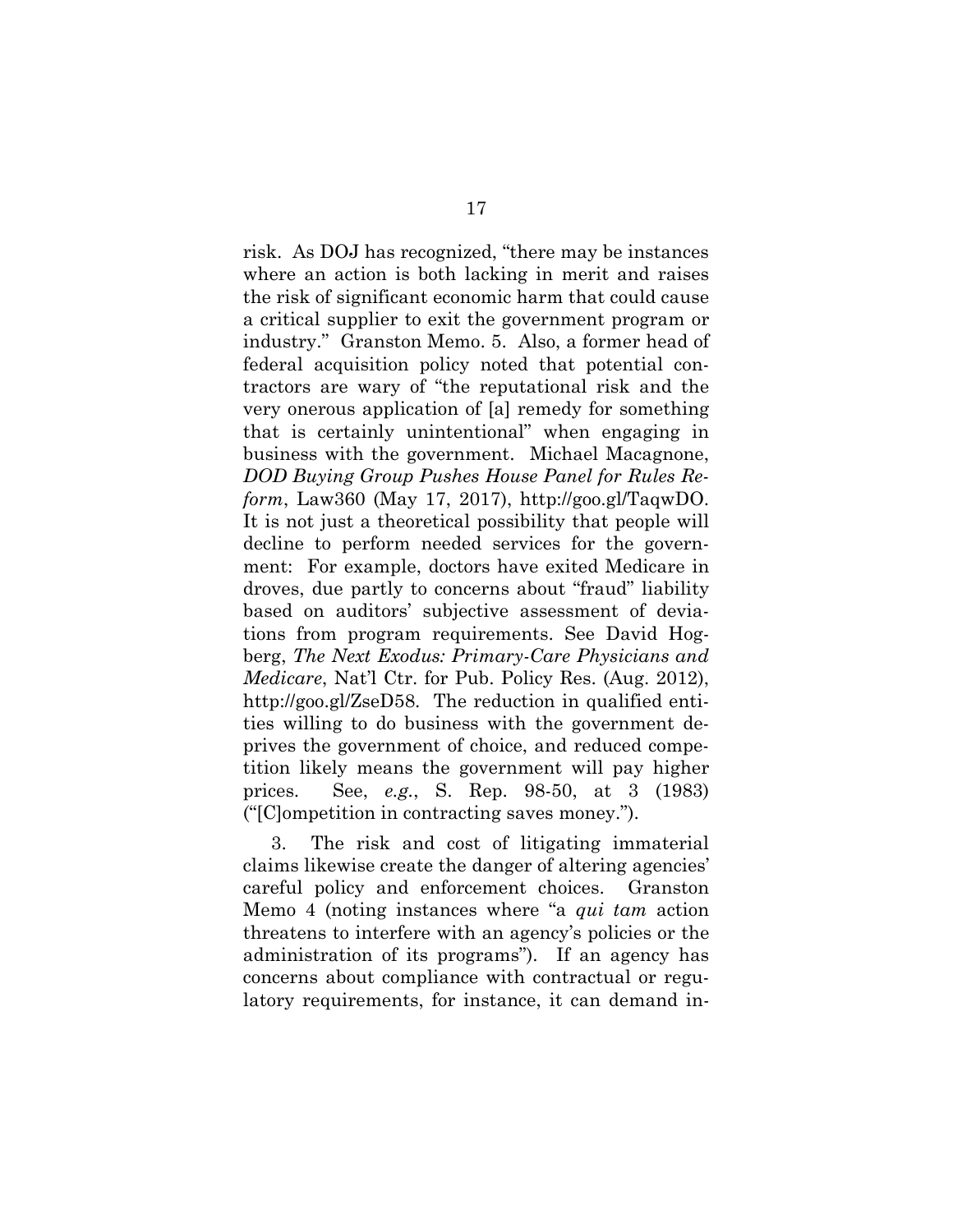formation, require a certification of compliance, or exercise inspection rights. *E.g.*, 42 U.S.C.  $§ 1437f(0)(8)(C)$ -(E) (providing for regular inspections of public housing to ensure continued eligibility for subsidy). The government can also issue notices of corrective action, addressing the issue without resorting to extreme measures that could negatively affect continued performance. See*, e.g.*, *U.S. ex rel. Howard*  v. *Lockheed Martin Corp.*, 14 F. Supp. 3d 982, 1014 (S.D. Ohio 2014) (government issued Corrective Action Requests upon discovering contractual noncompliance). As the Justice Department itself explained, "it is frequently in the government's interest, as it would be in the interest of any contracting party, to avoid excessive concern over minor failings that might threaten a useful course of dealing with the other party," particularly if "the contractor's performance otherwise has been adequate." Constitutionality of the Qui Tam Provisions of the False Claims Act, 13 Op. O.L.C. 207, 220 (1989).

A *qui tam* suit can affirmatively undermine regulators' efforts, nullifying their decisions to *correct* (rather than penalize) errors, and imposing the type of drastic sanctions that regulators deliberately avoided. See*, e.g.*, *U.S. ex rel. Conner* v. *Salina Reg'l Health Ctr., Inc.*, 543 F.3d 1211, 1220 (10th Cir. 2008) (improper use of *qui tam* suits can "undermine the government's own administrative scheme for ensuring that hospitals remain in compliance and for bringing them back into compliance when they fall short of what the Medicare regulations and statutes require"); *U.S. ex rel. Siewick* v. *Jamieson Sci. & Eng'g, Inc.*, 214 F.3d 1372, 1378 (D.C. Cir. 2000) (permitting FCA claim based on violation of a statute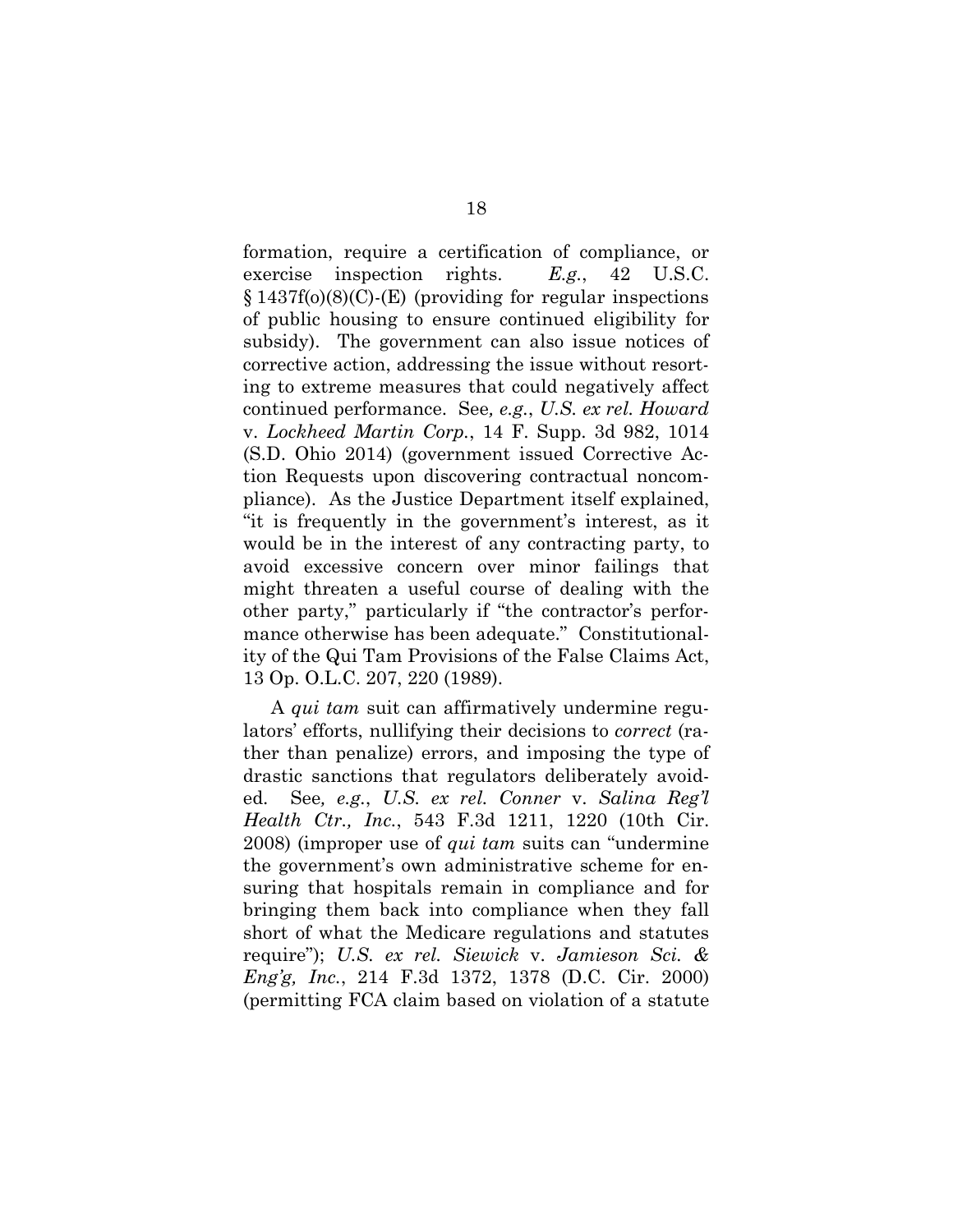could "unilaterally divest[] the government of the opportunity to exercise \* \* \* the discretion to accept or disaffirm the contract on the basis of the complex variables reflecting the officials' views of the government's longterm interests").

With respect, the government cannot always be counted upon to protect agencies' policy choices by dismissing immaterial FCA claims. DOJ itself recognizes that it "has utilized \* \* \* sparingly" its authority under 31 U.S.C. § 3730(c)(2)(A) to dismiss *qui tam* actions. Granston Memo. 1. Instead, the government routinely lets relators "proceed with[] thousands of non-meritorious qui tam suits." Michael Rich, *Prosecutorial Indiscretion: Encouraging the Department of Justice to Rein in Out-of-Control Qui Tam Litigation Under the Civil False Claims Act*, 76 U. Cin. L. Rev. 1233, 1264-1265 (2008); accord David Freeman Engstrom, *Public Regulation of Private Enforcement: Empirical Analysis of DOJ Oversight of Qui Tam Litigation Under the False Claims Act*, 107 Nw. U. L. Rev. 1689, 1717 (2013) (noting that 460-case subsample of *qui tam* actions "revealed exactly *none* in which DOJ exercised its termination authority") (emphasis added); cf. generally Granston Memo. (collecting instances where DOJ has dismissed *qui tam* actions). In fact, in some cases, DOJ itself pursues cases where the contracting agency does not believe the case has merit. See*, e.g.*, *United States* v. *BAE Sys. Tactical Vehicle Sys., LP*, No. 15-cv-12225, 2017 WL 1457493, at \*2 (E.D. Mich. Apr. 25, 2017) (noting the Army withdrew underlying contract claim while DOJ persisted in the FCA action). And "the government expends significant resources in monitoring" "non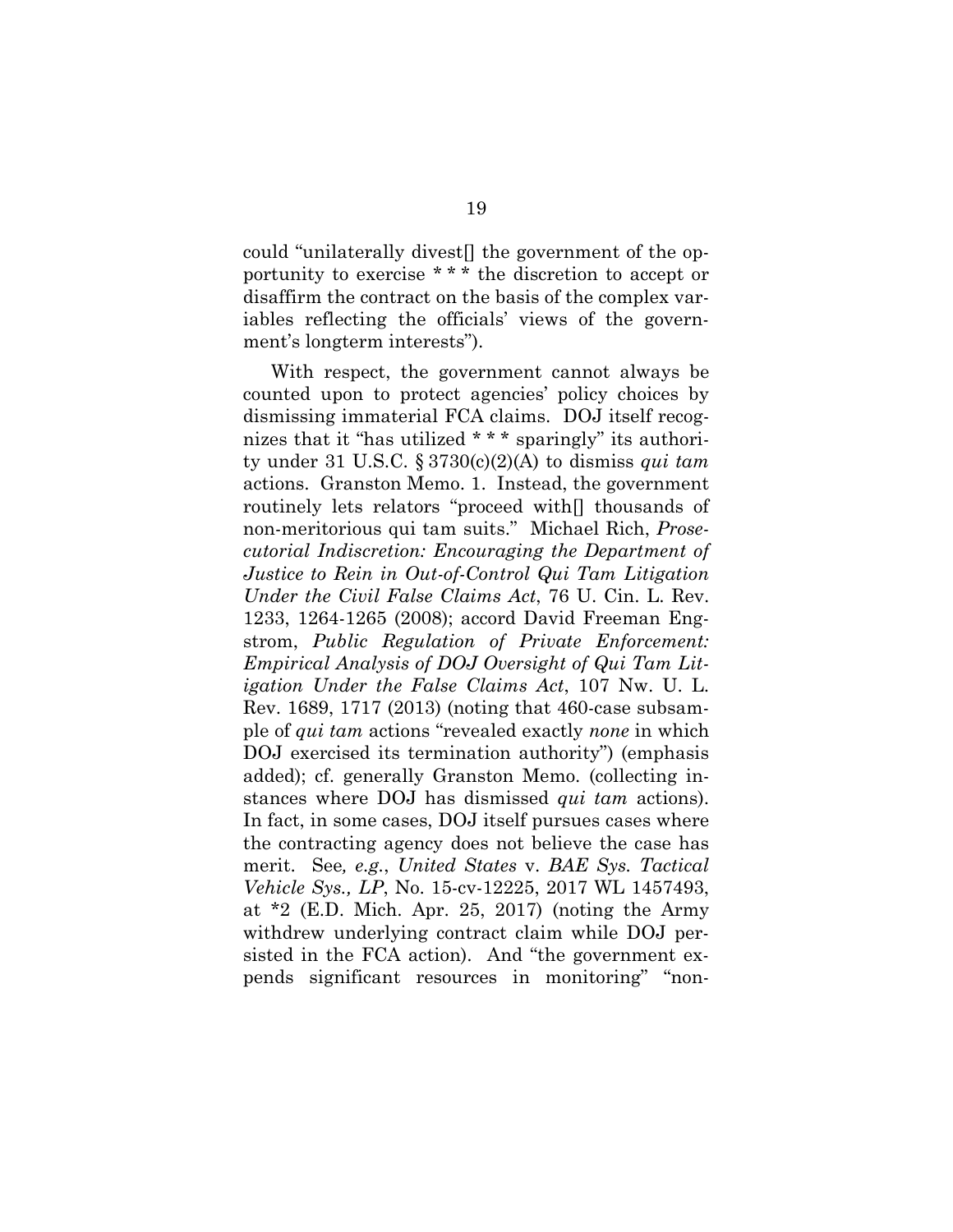intervened cases" and in "produc[ing] discovery." Granston Memo. 1.

Just weeks ago, the government issued a memorandum setting forth "a general framework for evaluating when to seek dismissal under section  $3730(c)(2)(A)$ ." Granston Memo. 2. That memo encourages DOJ attorneys to consider dismissing nonintervened cases that "lack substantial merit" or that might "threaten[] to interfere with an agency's policies." Granston Memo. 1, 4. But it remains to be seen in practice whether DOJ will rein in relators (or itself) when there may be money on the table, and the memo itself makes clear that it is no panacea. The memo proposes such modest steps as simply "*consider[ing]* moving to dismiss where a *qui tam* complaint is facially lacking in merit," "*consider[ing]* moving to dismiss a *qui tam* action that duplicates a preexisting government investigation and adds no useful information," and "*consider[ing]*" dismissal where "an agency has determined that a *qui tam* action threatens to interfere with an agency's policies." Granston Memo. 3, 4 (emphasis added). The memo also emphasizes that dismissal of cases after investigation on the grounds that they are meritless "may be rare" for a variety of factors, including that the government "typically will investigate a *qui tam* action only to the point where it concludes that a declination is warranted," not until it determines the action is *completely* meritless. Granston Memo. 4. Unless and until DOJ demonstrates that it will in fact dismiss weak FCA cases, defendants have to rely on courts' strictly enforcing the materiality standard.